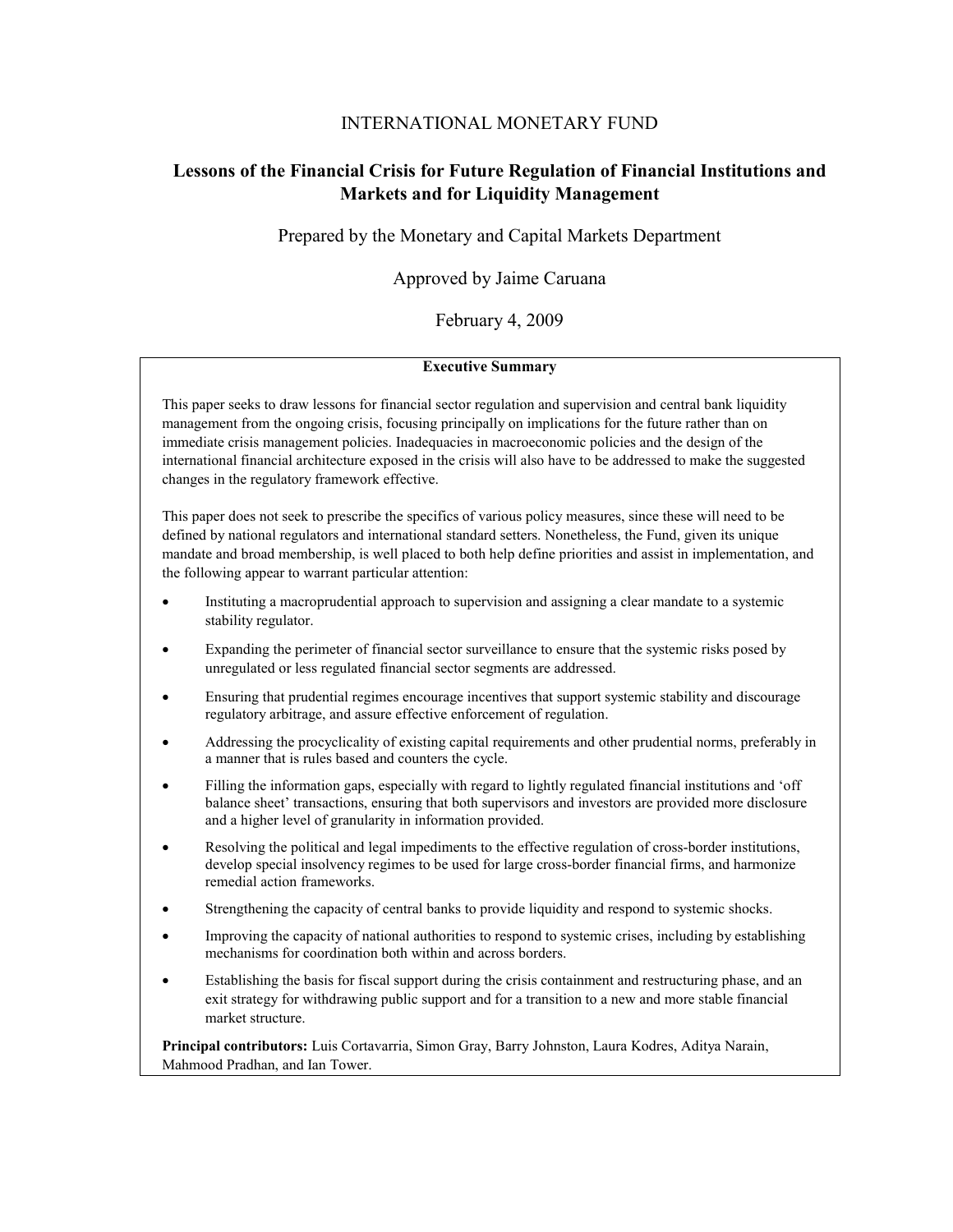# Contents Page

# Boxes

| Table |  |  |  |
|-------|--|--|--|
|       |  |  |  |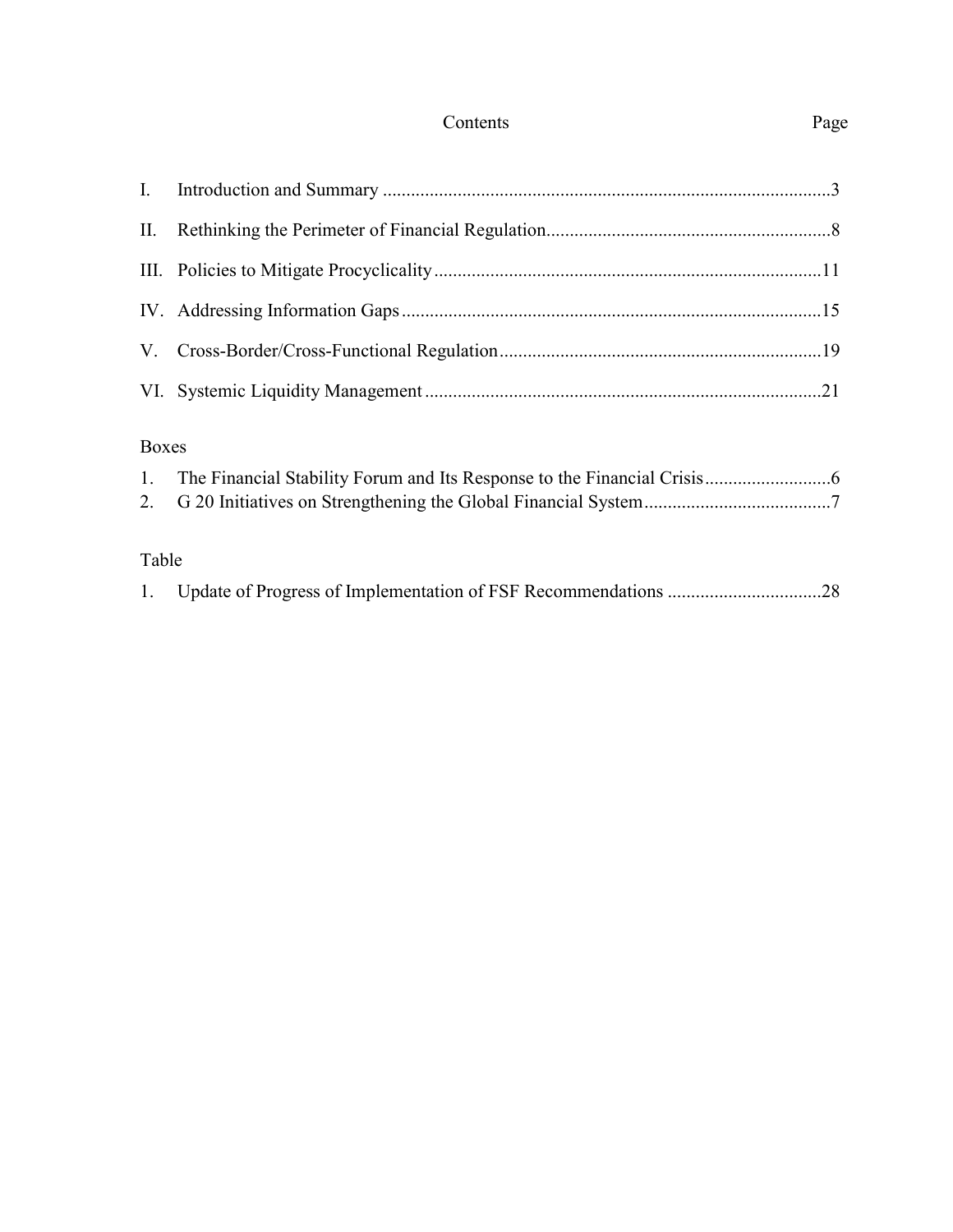### **I. INTRODUCTION AND SUMMARY**

1. **Since the financial crisis began, the Fund has worked to assess the underlying causes of the turmoil, and to draw tentative lessons to help inform our surveillance and technical cooperation activities.** Some of this work was presented to the IMFC as part of the paper "*The Recent Financial Turmoil—Initial Assessment, Policy Lessons, and Implications for Fund Surveillance."1* In addition, recent *Global Financial Stability Reports* have provided detailed analysis of the crisis and offered specific policy recommendations on a number of fronts.

2. **This paper extends this work by focusing on four key areas that warrant particular attention.** First, financial institutions and other investors were excessively optimistic about asset prices and risk, lulled by a low interest rate environment and changes in the financial landscape that masked the extent of leverage and made these risks more opaque and interconnected. Second, neither market oversight nor prudential supervision were able to stem excessive risk-taking or take into account the interconnectedness of the activities of regulated and non-regulated institutions and markets. This was due in part to fragmented regulatory structures and legal constraints on information sharing. Third, once the crisis hit, weaknesses and differences in national and international approaches to dealing with crossborder bank resolution and bankruptcy came to a head. And finally, the crisis drove home the limitations of existing mechanisms for central bank liquidity support and the need for significant changes in practice on this front.

3. **There is also little doubt that the crisis will require far-reaching changes in the shape and functioning of financial markets, and this evolution has already begun.** A massive deleveraging is already being forced by large losses coupled with sharp reductions in counterparty risk exposures, and it is likely that the post-crisis period will be characterized by a financial system that has lower levels of leverage, reduced funding mismatches (both in terms of maturity and currency), less exposure to counterparty risk, and greater transparency with regard to the financial instruments that are used. Moreover, it is likely that the type, size, and cross-border exposures of institutions and markets that will survive the crisis will be considerably different than before. Consolidation among banks is already underway, and there is already a significant and welcome push to reduce counterparty risk and to improve transparency. Some business models could disappear while others will have to considerably strengthen their risk management in order to survive.

4. **But further substantial adjustments will have to take place, including on the regulatory front.** Market failures that emerged as a result of financial innovation undermined the effectiveness of a regulatory model that rested, at least in large part, on transparency, disclosure, and market discipline to curb excessive risk taking. Reform of both

1

<sup>1</sup> www.imf.org/external/np/pp/eng/2008/040908.pdf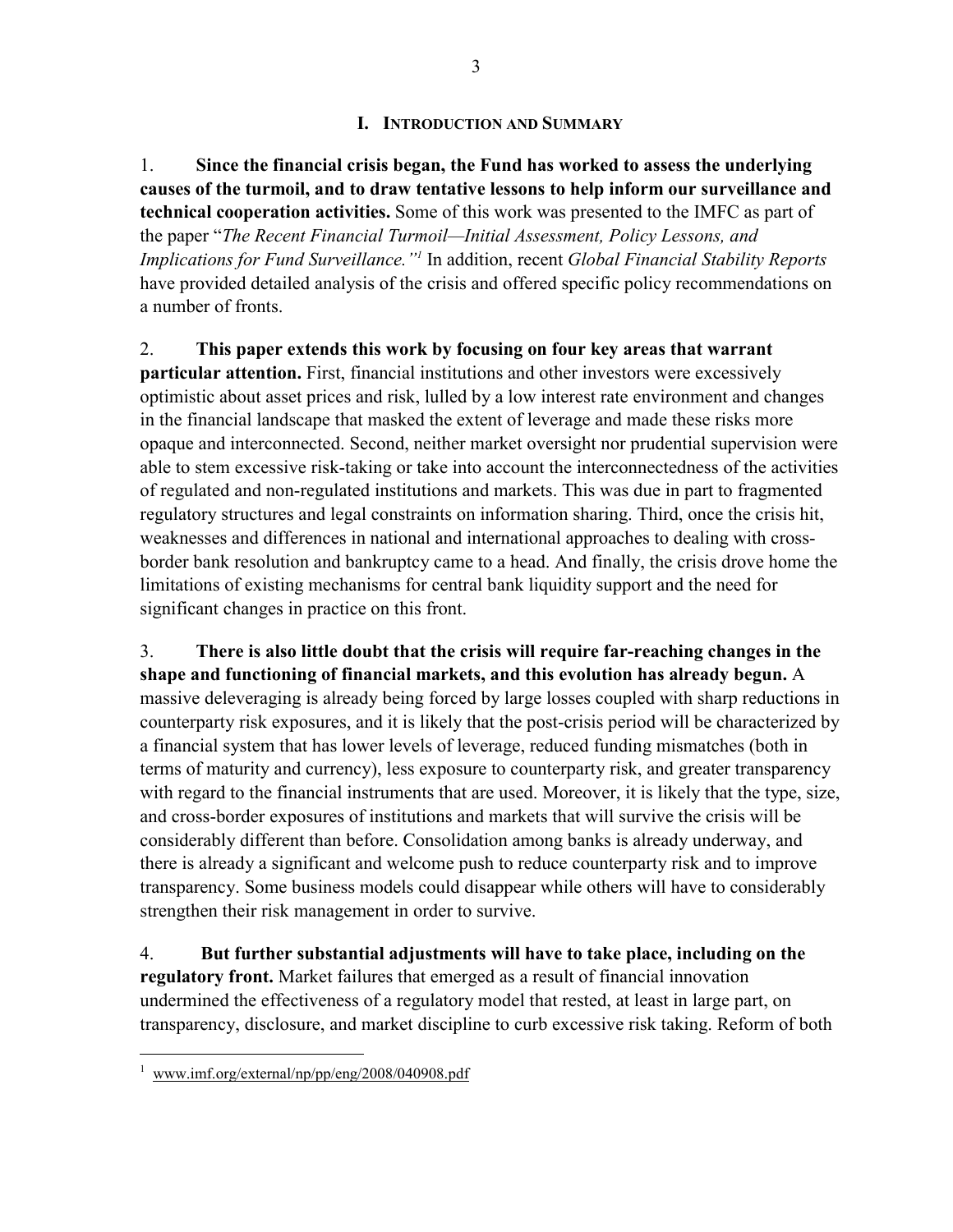regulation and supervisory structures is needed to reduce the scope and incentive for regulatory and tax arbitrage, while encouraging continued innovation and the needed restructuring of institutions and markets in a manner that is consistent with strengthened systemic stability.

5. **The challenge is to ensure that measures taken in the heat of a crisis are designed in manner that supports rather than hinders the needed restructuring.**  Difficult questions still need to be answered about the likely (and appropriate) shape of the post-crisis financial system, with the thorniest issue the extent to which markets and policymakers will support global, universal banks, or prefer smaller and narrower institutions. Consideration may have to be given to whether mega- institutions should be discouraged, for example, through additional capital requirements proportional to their contribution to systemic risk or through stricter prudential oversight. Nonetheless, it is probably more important to ensure that the crisis response—including decisions on how to deal with weak institutions and efforts to re-start credit—does not foreclose or unduly increase the cost of the needed transformation. Still, policy responses will have to be consistent with the long-term view of the financial system without exacerbating the present crisis.

6. **The specifics of the policy response are already being debated and developed in a range of fora**. Coordinated by the Financial Stability Forum (FSF), the Fund, national authorities, and standard setters are already working to address deficiencies revealed in existing arrangements through the deliberations of the FSF Working Groups and the recently constituted G-20 Working Groups (see following Boxes 1 and 2). The Fund is represented in these groups and staff views have benefited from these discussions. These bodies are cognizant of the need to mitigate systemic risk while avoiding a "rush to regulate" that could impose excessive and inefficient regulation and stifle financial innovation. Moreover, these bodies are also attempting to tackle difficult legal and institutional hurdles to improving cross-border cooperation in regulation and the resolution of troubled institutions.

# 7. **This paper aims not at defining the specific policy response, which is more the purview of these other bodies, but focuses on defining priorities for action**:

- **The perimeter of financial sector surveillance** needs to be expanded to a wider range of institutions and markets, possibly with differentiated layers to allow institutions to graduate from simple disclosure to higher levels of prudential oversight as their contribution to systemic risk increases. Mechanisms also are needed to allow for the assessment of, and the response to, systemic risks posed by unregulated or less regulated financial sector segments.
- **Prudential regimes** should encourage incentives that support systemic stability; discourage regulatory arbitrage; and adopt a broad concept of 'systemic' risk, factoring in the effects of leverage, funding, and interconnectedness.

4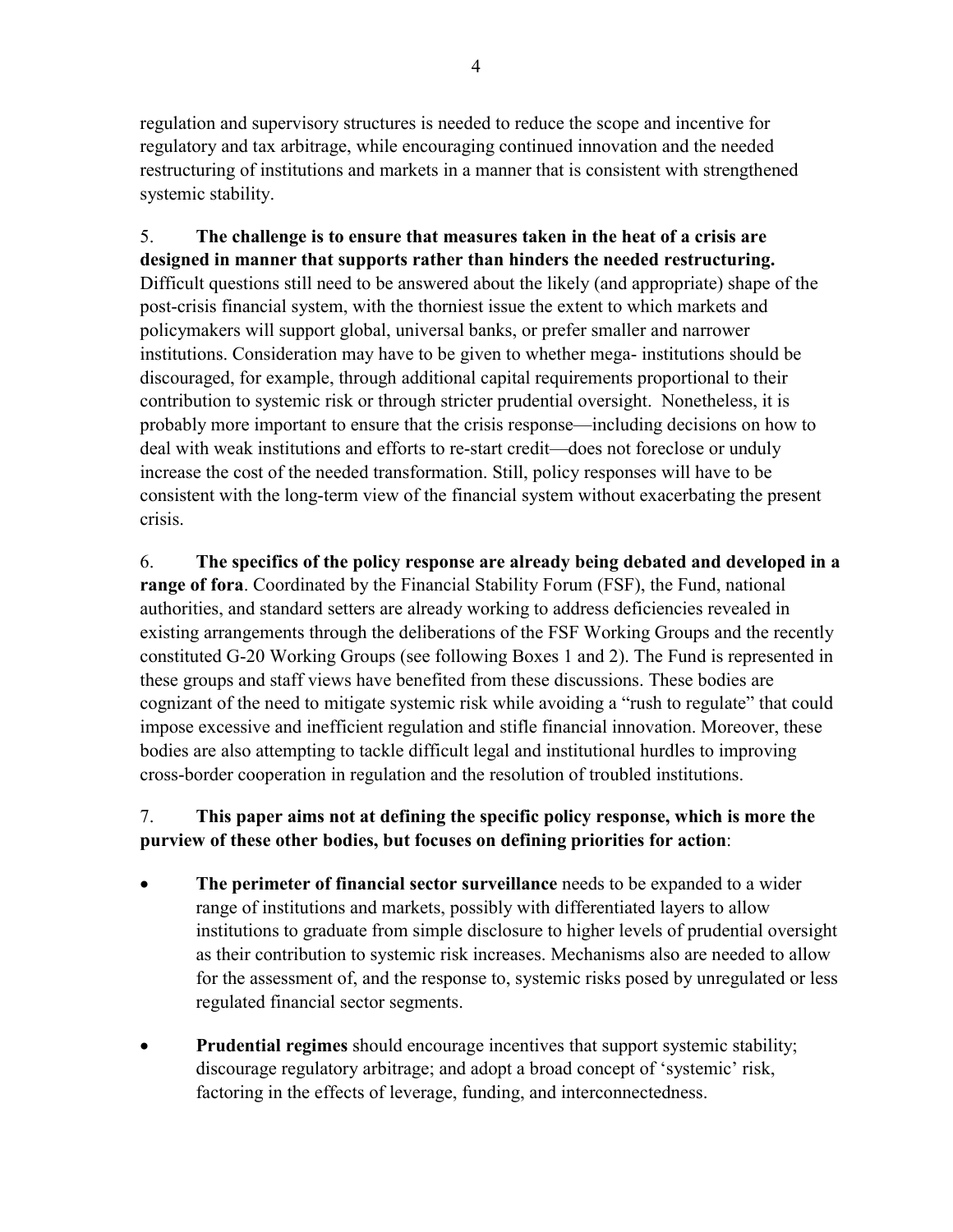- **Capital, provisioning and liquidity norms** should be more demanding in good times to build buffers that in bad times can help to offset procyclical pressures. It will be necessary to develop a methodology to link the stage in the cycle to capital requirements in a non-discretionary way, and to accommodate the demands of accounting and prudential standards.
- Regulators need **better information** on a much wider range of financial institutions, including 'off balance sheet' risks (involving better consolidated supervision), and the risks of financial interlinkages. Investors also need more disclosure and a higher level of granularity in information provided. Careful consideration will have to be given to the costs and benefits of enhanced information collection and disclosure, especially the additional information that regulators require.
- Progress is needed in tackling political and legal impediments to the **regulation and resolution of cross-border institutions**. Developing harmonized insolvency regimes governing the resolution of large cross-border financial firms and early remedial action frameworks would be a desirable feature of a reformed crisis management framework of the future. Absent action on these fronts, the risk is that national authorities will begin to resist financial globalization.
- Greater flexibility for central banks to provide **liquidity** and also to focus greater attention on credit and asset booms is needed. The breakdown of markets has highlighted the need for a better understanding of the monetary policy transmission mechanism, including whether central banks should support liquidity in term markets. For central banks in many emerging market countries, facing capital outflows and exchange rate pressures, the provision of additional liquidity can be more complex as it may fuel a drain of foreign exchange reserves.
- The current crisis underlines the need for **better crisis responses**. Actions taken by national authorities have at times appeared piece-meal and uncoordinated both within countries and internationally, which has risked undermining confidence, weakening the impact of policy responses, and distorting markets.
- Increased concern about credit risk, and the realization of losses, underscores the need for **fiscal support** during the containment and restructuring process. This has included enhanced depositor protection and government guarantees for certain wholesale bank liabilities; bank recapitalization; and in some cases the direct purchase by government or the central bank of bank and other assets.
- **A clear exit strategy** to allow the authorities to withdraw market support and a transition to a new and more stable financial market structure will require careful planning and international cooperation in order to avoid market distortions and to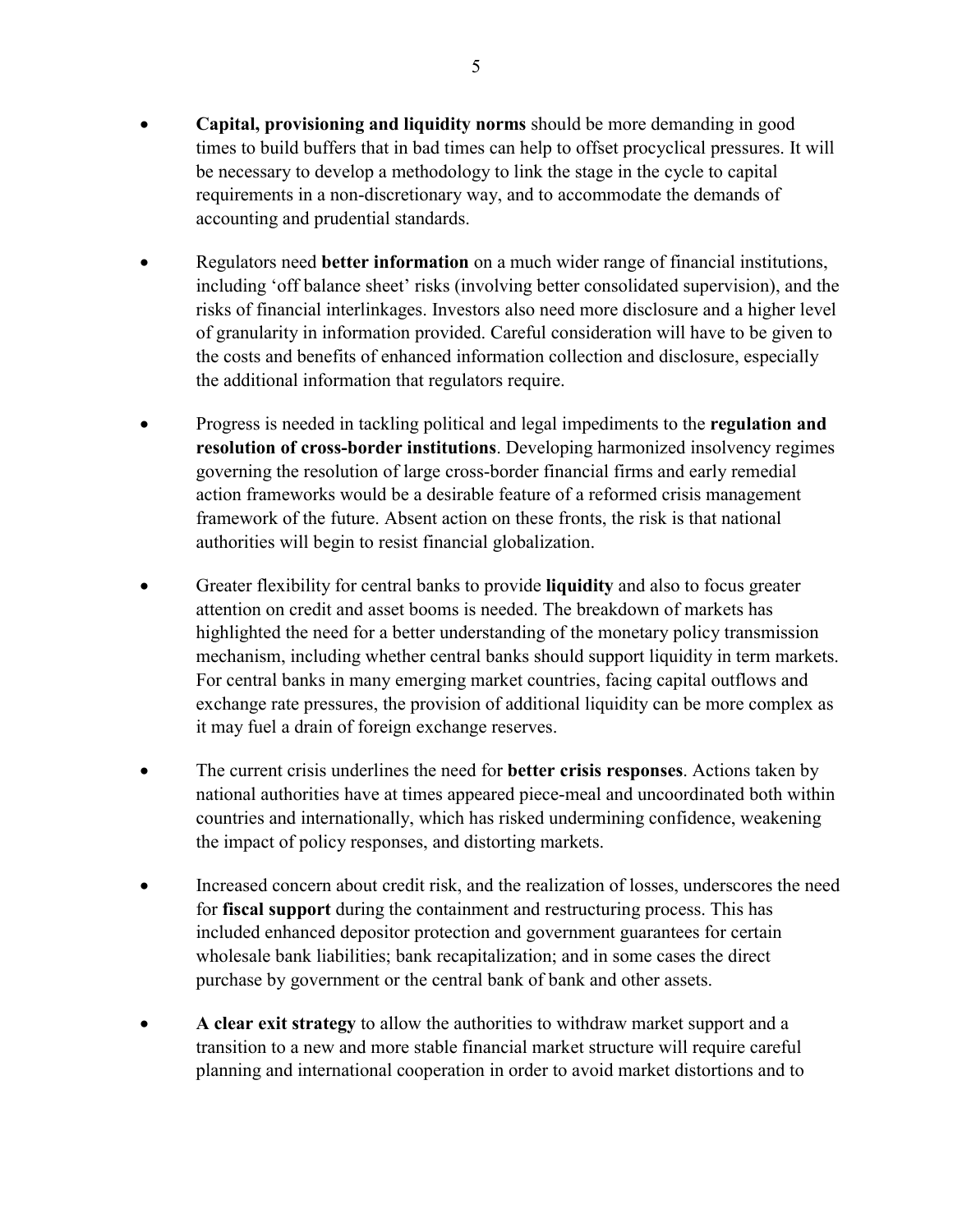promote a revival of markets at a reasonable level of systemic risk. More work on the approach to this is required by Ministries of Finance, central banks, and regulators.

#### **Box 1. The Financial Stability Forum and Its Response to the Financial Crisis**

The Financial Stability Forum (FSF) was convened in April 1999 to promote international financial stability through information exchange and international co-operation in financial supervision and surveillance. Working with and through its members, the FSF's mandate is to assess vulnerabilities affecting the international financial system, identify and oversee needed action and improve co-ordination and information exchange among responsible authorities. The FSF presently brings together finance ministries, central banks, regulators and supervisory authorities from major financial centres (G7 plus five)<sup>1/</sup>; the IMF, World Bank, BIS, OECD, and European Central Bank; the international regulatory and supervisory standard setting bodies, and committees of central bank experts.

In October 2007, the FSF established a senior working group to examine the causes and weaknesses that produced this crisis and to set out recommendations for increasing the resilience of markets and institutions going forward. The FSF report published in April 2008 set out an agenda for regulatory reform to strengthen prudential oversight of capital, liquidity and risk management; enhance transparency and valuation; change the role and use of credit ratings; strengthen the authorities' responsiveness to risks; and make more robust arrangements for dealing with stress in the financial system.2/ The report also called for the FSF and IMF to enhance cooperation and complement each other's role in financial stability. In November 2008, the heads of the two bodies issued a joint statement delineating responsibilities and outlining areas of cooperation, including work on an early warning system.

The current status of implementation of the FSF recommendations is provided in Table I. In addition, several FSF workstreams started in 2008 are feeding into the G20 November 2008 Action Plan. For instance, the workstream (WS) on capital procyclicality, jointly with the Basel Committee on Banking Supervision (BCBS), is developing recommendations to address the pro-cyclicality of the regulatory capital framework (Basel II). The WS on procyclicality of bank provisioning practices is examining the use of judgment in existing accounting standards and whether changes in accounting standards and the capital regime are needed to promote more effective through-thecycle provisioning. The WS on the role of valuation and leverage in procyclicality, jointly with the Committee on the Global Financial System (CGFS), is preparing a set of policy options to reduce the build-up of leverage and maturity mismatches in the system, both via quantitative constraints and adjustments in valuation practices. The WS on compensation is developing principles for sound compensation practices in large financial institutions. The WS on financial crisis management is reviewing recent bank failures and rescues in the context of the 2001 report of the Joint Taskforce on Winding Down a Large Complex Financial Institution and will propose high-level principles for crossborder cooperation on crisis management. The WS on supervisory colleges is monitoring the establishment of colleges for the largest cross-border financial institutions, most of which were set up by end-2008, and will undertake a review of the college arrangements in 2009 once experience with the colleges has been garnered. Reports from these workstreams will be discussed in the March meeting of the FSF and then tie into the G20 process (see Box 2).

1/ Australia, Canada, France, Germany, Hong Kong SAR, Italy, Japan, Netherlands, Singapore, Switzerland, United Kingdom, United States.

2/ Report of the Financial Stability Forum on Enhancing Market and Institutional Resilience, available at www.fsforum.org.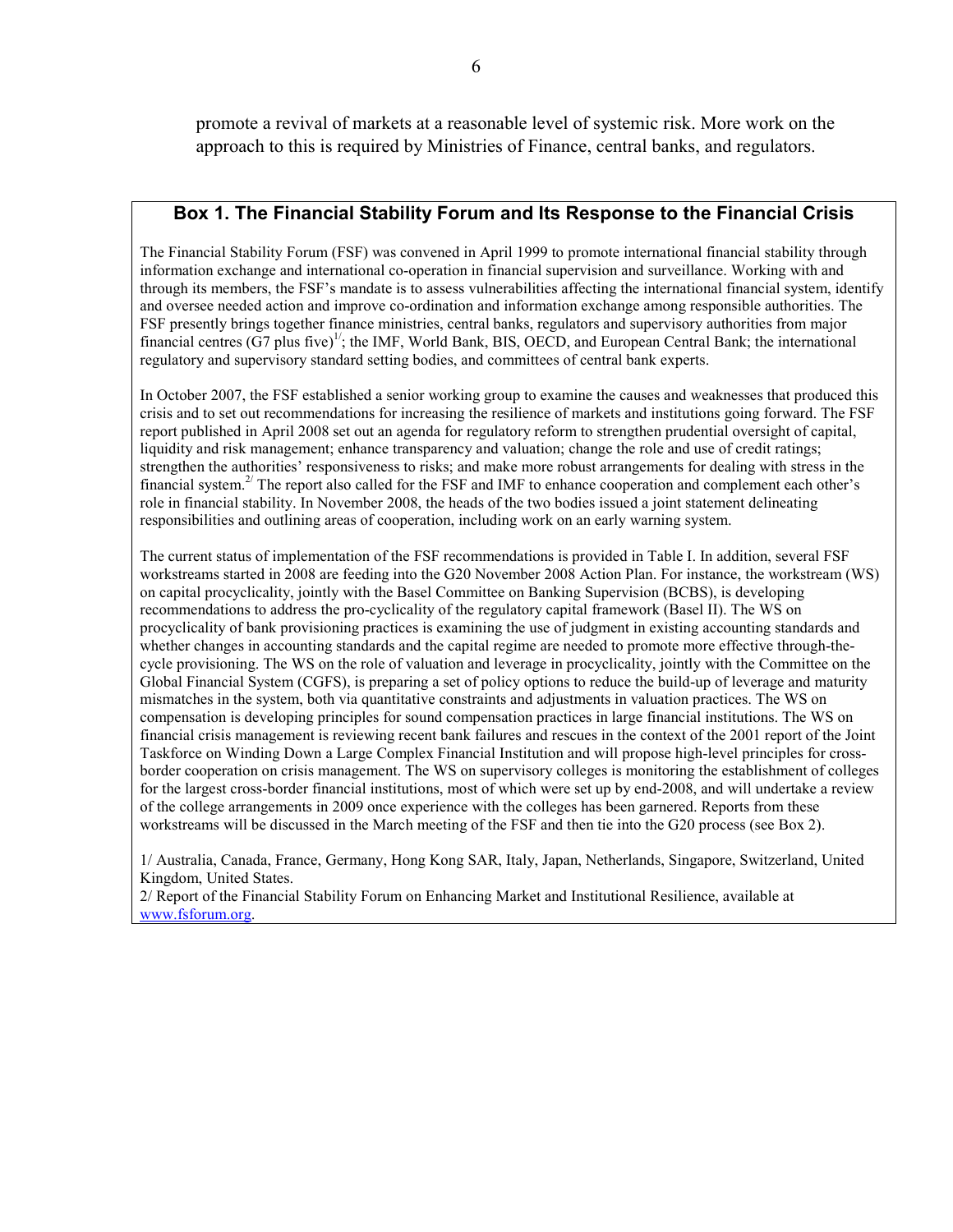# **Box 2. G 20 Initiatives on Strengthening the Global Financial System**

The G20 grouping was set up in September 1999 in the wake of the financial crisis in East Asia with the aim of providing a permanent forum for broadening the dialogue on issues of international financial stability between advanced and major emerging economies. Its membership consists of 19 systemically important countries<sup>1</sup> and the European Union, which together account for two-thirds of the world's population and ninetenths of the global gross national product. The Managing Director of the IMF; the President of the World Bank and the chairs of the IMFC and Development Committees of the IMF/World Bank are ex-officio members.

The declaration<sup>2</sup> issued by the G20 Leaders following their summit in Washington DC in November 2008 committed the membership to implementing policies consistent with common principles for reform in the areas of strengthening transparency and accountability; enhancing sound regulation; promoting integrity in financial markets; reinforcing international cooperation; and reforming the International Financial Institutions. The declaration also set out a list of immediate actions to be taken by March 31, 2009 as well as medium term actions.

Following this, four working groups (WGs) have been set up to take these recommendations forward. Each WG is co-chaired by an advanced and emerging economy.

- The work of WG I on *'enhancing sound regulation and strengthening transparency'* focuses on high level principles aimed at mitigating pro-cyclicality; strengthening OTC infrastructures; expanding the regulatory perimeter; enhancing transparency in valuation and accounting; and compensation systems and risk management.
- The work of WG 2 on *'reinforcing international cooperation and promoting integrity in financial markets'* covers issues of governance and membership of international supervisory and standard setting committees including the FSF; and IMF/FSF collaboration including on early warning ; contingency planning and crisis management; cross-border supervisory arrangements, resolution regimes and bankruptcy laws and issues relating to money-laundering, tax havens and off shore centers.
- WG3 on *'reforming the IMF'* will look at the role, governance and resource requirements of the IMF while WG 4 on *'reforming the World Bank and multilateral development banks'* will consider the mandates, governance, resources and policy instruments of the MDBs in light of the needs of their members and the pressures of the economic downturn on developing countries.

The WG reports will be discussed by the G 20 Deputies in their March 2009 meeting and the outcome reflected in the April 2009 meeting of the G 20 Leaders.

1/ Argentina, Australia, Brazil, Canada, China, France, Germany, India, Indonesia, Italy, Japan, Mexico, Russia, Saudi Arabia, South Africa, South Korea, Turkey, the United Kingdom and the United States of America

2/ Available at the official website of the G 20 at www.g20.org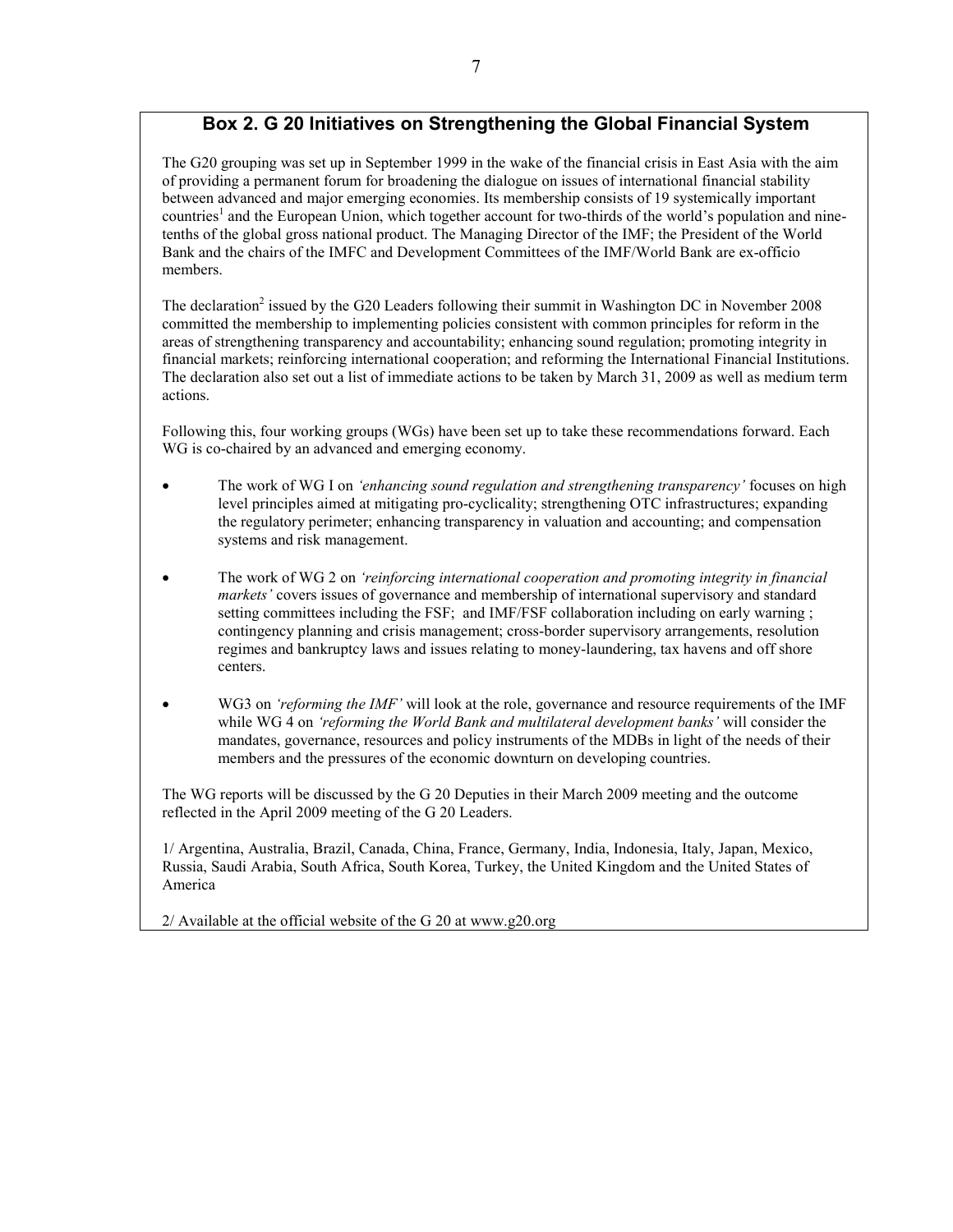8. **These lessons are most immediately applicable to the advanced economies that are presently in crisis, but also have a broader relevance.** This crisis has been unusual since its origin has been the industrialized countries, reflecting the fact that financial innovation and deregulation had been more prevalent. However, many emerging market and developing economies are now beginning to face strains, both because of spillover effects and because many of these latter economies also have experienced asset price inflation, financial innovation, funding and currency mismatches, and weak risk management. So even for those economies that have proven resilient thus far, the lessons learned by those presently in crisis can offer important guidance for policymakers, even though flexibility in adapting them may be needed.

9. **These lessons also have important implications for the Fund.** As an institution with near universal membership and a mandate that encompasses macro-financial stability, the IMF is uniquely placed to help facilitate, promote, and coordinate appropriate national and multilateral responses to the crisis. The Fund is already actively engaged in this effort, both in the context of its bilateral surveillance, FSAP assessments, programs, and technical assistance; and through its multilateral surveillance, as illustrated by the policy messages drawn in the *World Economic Outlook* and *Global Financial Stability Report*. The Fund is also actively engaged with other international organizations and standard setters to complement their work where appropriate. Many of these recent efforts have been summarized in "Integrating Financial Sector Issues and FSAP Assessments into Surveillance—Progress Report," while proposals for new roles for the Fund in the evolving new financial architecture are detailed in a companion Board paper. This paper seeks to complement these other papers by offering a number of more specific suggestions of where the Fund could provide additional impetus to an effective response to the crisis.

10. **These issues are discussed in detail below.** Section II provides an overview and analysis of the perimeter of regulation; Section III reviews information gaps and the need for improved data collection; Section IV addresses procyclicality and regulation; Section V reviews the cross-border and cross-functional coordination; and Section VI discusses issues related to central bank operations and liquidity support.

# **II. RETHINKING THE PERIMETER OF FINANCIAL REGULATION**

11. **The G20 has called for a review of the scope of financial regulation.** The November 15 communiqué referred to "a special emphasis on institutions, instruments and markets that are currently unregulated, along with ensuring that all systemically-important institutions are appropriately regulated."

12. **A macroprudential approach to regulation is needed.** This call reflects concern that the coverage of prudential regulation has been too narrow. Prudential regulation typically aims at ensuring the safety and soundness of the financial system by minimizing risks of failure by institutions (and settlement systems) that are viewed as critical for financial stability. Instruments of prudential regulation typically include minimum capital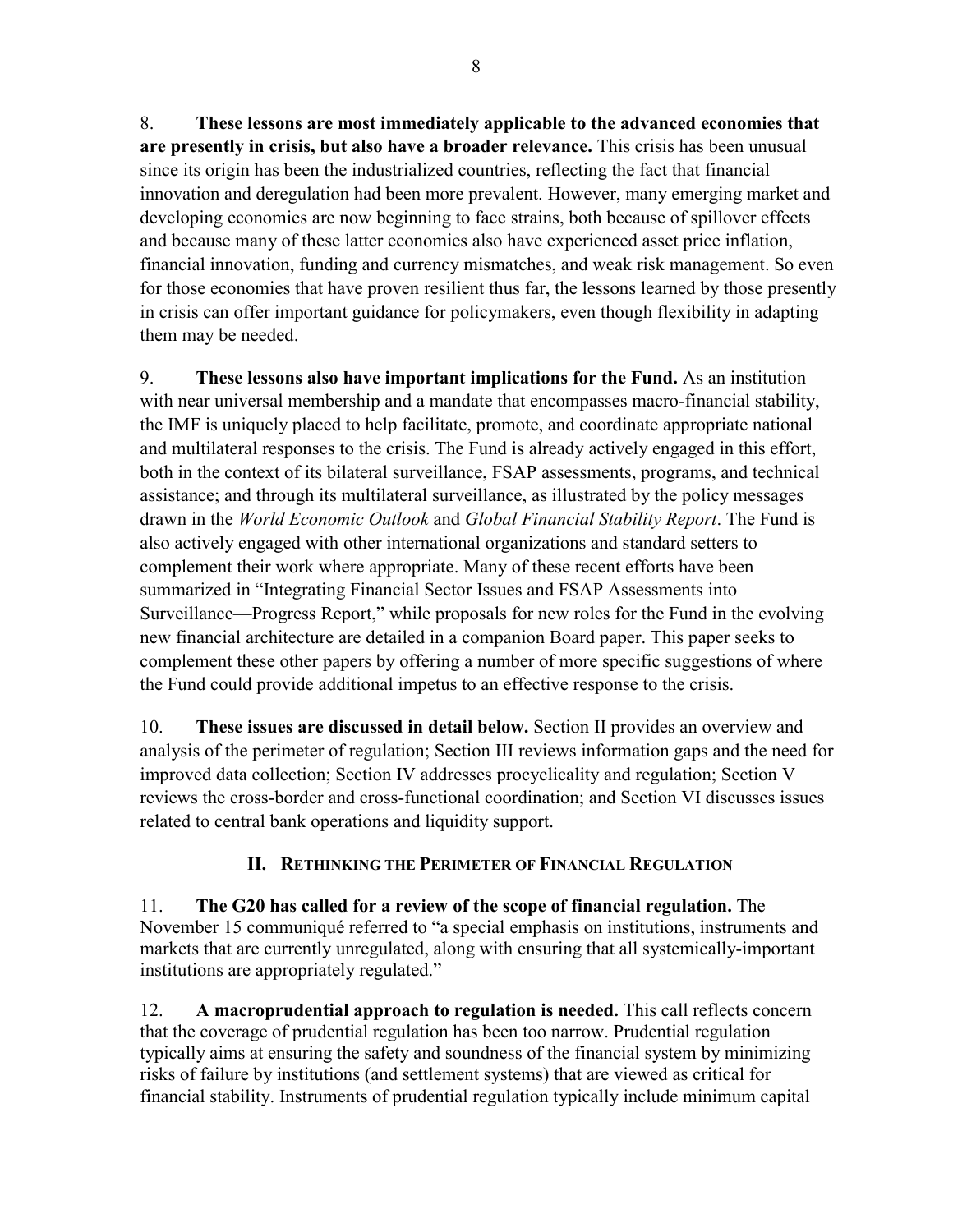and liquidity requirements, supervisory inspection, mechanisms to require early intervention by regulators, deposit insurance and similar safety nets, and special insolvency and resolution mechanisms. To successfully implement this macroprudential approach, a clear mandate for taking the lead in monitoring systemic risk should be assigned to the agency best placed to do so at the national level.

13. **The scale of relevant activities outside the regulatory perimeter depends on the definition of regulation that one applies.** For the United States, it has been estimated that the total assets of the "shadow banking system"—i.e., bank-like entities not subject to banklike prudential regulation—were roughly US\$10 trillion in late 2007, the same size as the banking system. Although this total includes the assets of entities such as investment banks that were subject regulation, this was often more focused on investor protection and appropriate business conduct, and was not well integrated with the broader prudential oversight that applied to banks. This also underscores the need for better enforcement of regulations.

# 14. **Explicit public policy considerations have been used to argue for limiting the scope of prudential regulation.** It was argued that:

- market discipline and self-regulation would provide an effective brake on risk-taking by lightly regulated and unregulated institutions;
- only certain types of institution could create systemic risk—in particular banks should be seen as core because of their deposit-taking function and role in payment systems;
- regulation of the banks would be adequate to ensure that their lending to entities outside the core would be consistent with systemic stability; and
- applying regulation to a wider range of nonbanks (and new financial instruments) would be too costly, reduce innovation, and potentially increase systemic vulnerabilities by inhibiting the ability of markets to transfer risk.

15. **A discussion on extending the regulatory perimeter should therefore weigh carefully the experience of the past two years against these considerations.** It will also be important to understand whether the assumptions underlying the existing regulatory model are fatally flawed or whether better regulation and supervision of the banks would be adequate. And if a widening of the perimeter is called for, then care will be needed to weigh the compliance and economic efficiency costs, as well as the risk that new regulation may create fresh arbitrage opportunities and add to moral hazard.

# 16. **The experience of the crisis suggests that prevailing policy considerations were flawed in important respects:**

• Market discipline (coupled with weakened prudential regulation) was apparently ineffective in constraining risk-taking outside the banking sector. Some unregulated companies and vehicles, for example, were able to assume both credit risks and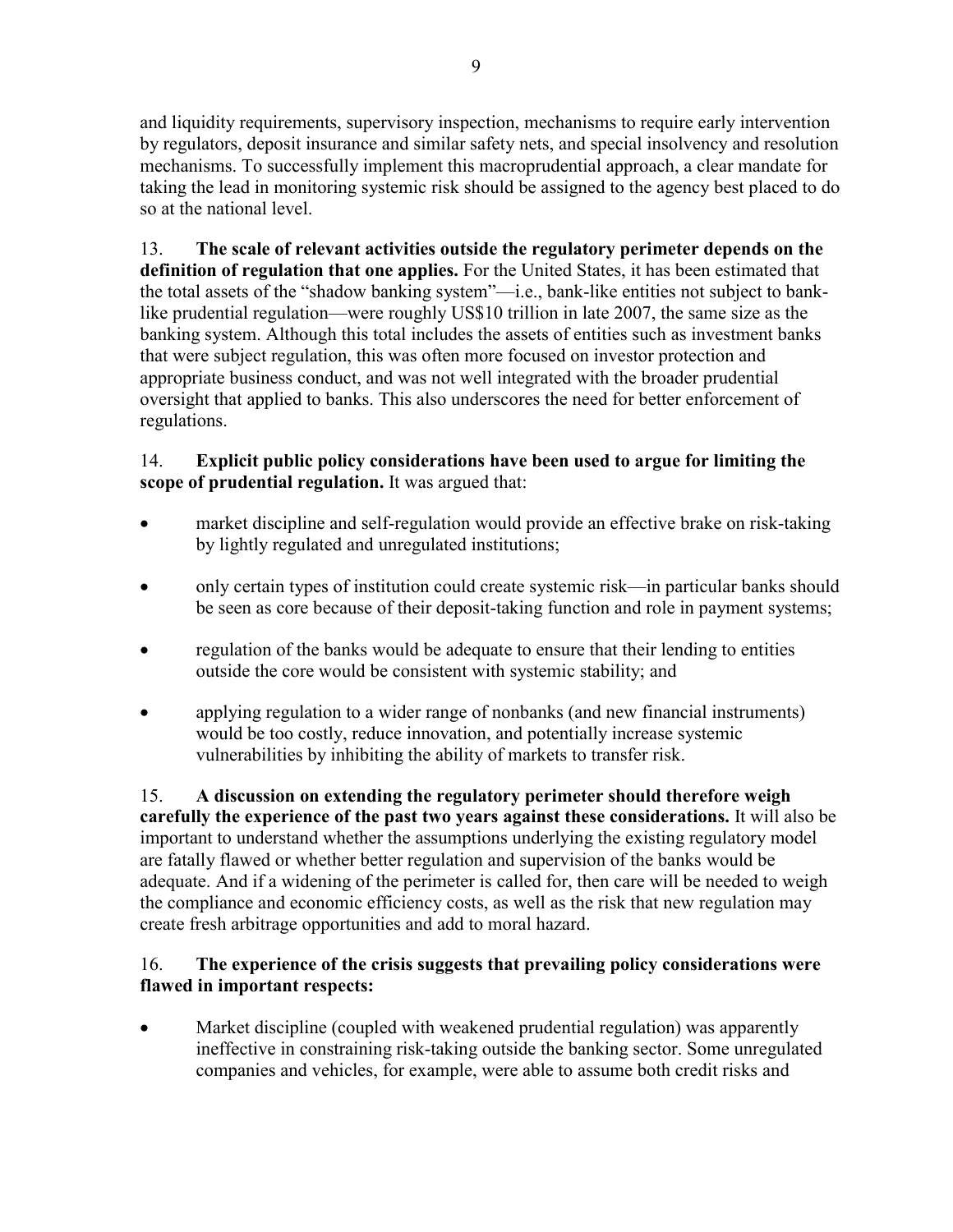significant liquidity risks, funding poor quality long-term securities by short-term borrowings with high degrees of leverage.

- The systemic importance of some nonbanks was under-appreciated, including their potential impact on key financial markets and confidence—for example, the failure of Lehman Brothers and the insolvency event of two Bear Stearns managed hedge funds appeared to have an unexpectedly large effects.
- Regulation (and supervisors) did not take adequate account of the systemic risks posed by the interaction between regulated and unregulated institutions, activities and markets. For example, bank regulation did not fully reflect risks from off-balance sheet vehicles, monoline insurance companies, or loan originators with weak underwriting standards.
- The limited scope of regulation, combined with ineffective market discipline, appears to have helped drive innovation, for example in the securitization process, but at a high cost when the risks of poorly understood products became apparent.
- Investors relied too heavily on credit ratings, which in turn were too focused on default risks, and subject to growing conflicts of interest in rating structured products.
- Moreover, public agencies that supported securitization (e.g., the U.S. GSEs) were weakly supervised, undercapitalized, and overburdened with public policy objectives that undermined their financial position.

# 17. **Steps are being taken to attempt to strengthen the regulation of institutions already within the perimeter.**

- Clearer and more stringent rules on the consolidation, coupled with more effective supervision, of the activities, entities, and risks of financial groups are needed, particularly with regard to bank-sponsored off-balance sheet activities.
- Ensuring there is an effective framework of both solo and consolidated prudential supervision of regulated securities and insurance companies is also required, given the systemic repercussions that have been experienced from failures in these sectors.
- It may be possible to strengthen further the oversight of counterparty risk management in regulated institutions so as to contain their exposure to unregulated companies and, indirectly, those companies' leverage and risk—the approach adopted to risks in hedge funds after the LTCM problems of 1998. (There remain practical difficulties, as identified at that time, in applying prudential regulation directly to hedge funds.)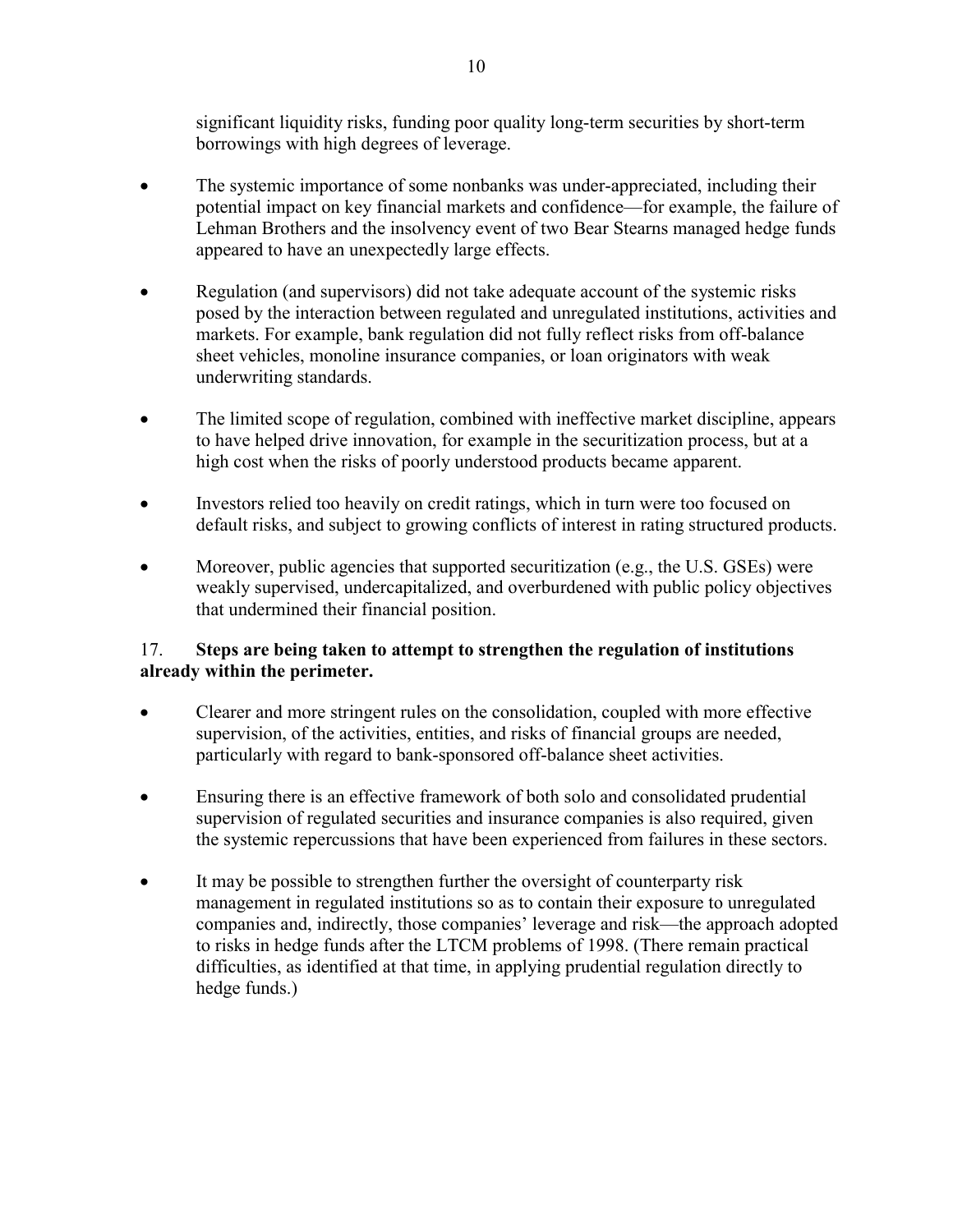18. **However, the experience of the last two years suggests that these steps will be insufficient, and an extension to the regulatory perimeter stills seems necessary.** Some considerations that should be at the forefront of discussions of this expanded perimeter include:

- The key objective should be to ensure that all financial activities that may pose systemic risks are appropriately overseen. The understanding of systemic significance should be broadened to ensure it addresses the scope for failure to cause disruption to key financial markets and loss of confidence as well as interconnectedness and size, and should take account of leverage and funding mismatches.
- A two-tiered approach with an outer and an inner perimeter is envisaged. All financial institutions within the outer perimeter would have disclosure obligations to allow the authorities to determine the potential of the institution and its activities to contribute to systemic risk. Those institutions within the wider groups that are recognized as being of systemic importance, based on broadly agreed and disclosed parameters, would be in the inner perimeter and subject to higher levels of prudential oversight. As this narrow group of systemically-important institutions will consist of nonbanks as well as banks, the authorities will need to decide whether access to liquidity facilities should remain limited to depository institutions. Should access be expanded, the haircuts and pricing of liquidity will be crucial for in minimizing moral hazard.
- Prudential requirements themselves should differ based on the type of institution or activity, but should allow for rapid corrective action in order to contain an unacceptable build-up in systemic risk. They should use incentives for behavior to be consistent with systemic stability. Capital charges can be used, for example, to favor safer exchange trading environments or use of robust clearing systems.

19. **Extensions to the regulation of products and markets could also be considered within a similar framework.** For example, regulation could be considered for financial products that may be particularly complex and prone to informational asymmetries, especially if they have systemic importance or if the users of these instruments are so dispersed as to fall outside the existing perimeter. Examples of such products are collateralized debt instruments and credit default swaps, since the recent crisis has illustrated the systemic risks that these instruments have posed.

## **III. POLICIES TO MITIGATE PROCYCLICALITY**

20. **The crisis has led to calls for re-examining existing regulatory and institutional practices to ensure they do not exert a procyclical impetus**. For instance, there is an emerging consensus among market participants and regulators that current loan loss provisioning rules and practices tend to have a too short-term horizon, and are backward looking thus recognizing risks too late and allowing excessive risk-taking during economic upswings. Concerns have also been raised that the enhanced risk-sensitivity in the Basel II capital requirements could exacerbate potential procyclical behavior. These concerns, and the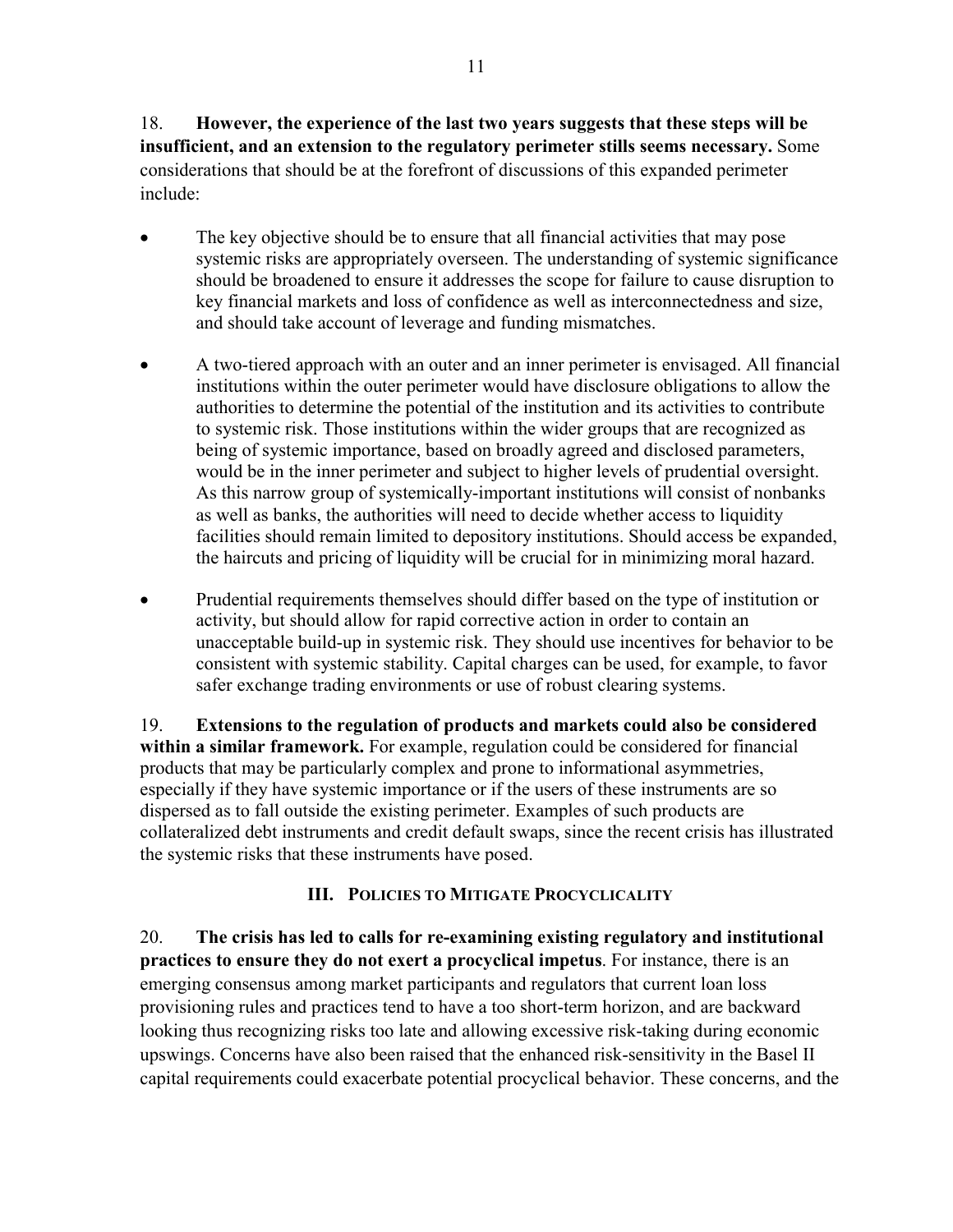recent crisis, have led to calls for regulatory policies that would exert a countercyclical impetus, as a supplement to monetary and fiscal policies.

21. **The surrounding debate, however, will need to balance carefully the aim of reducing procyclicality with the need to adequately reflect current risks.** A priority must still be laid on ensuring that prudential regulation continues to encourage risk sensitivity. Nonetheless, earlier recognition of risks that mount during economic upswings, but only materialize as losses during downturns, can contribute to financial stability through moderating excesses in good times while building up adequate buffers when profits are high and capital is more easily available.

22. Moreover, reforms in this area will need to be introduced in a comprehensive and gradual manner to avoid exacerbating the current difficulties of the banking system. For example, higher capital requirements to limit leverage should be introduced when recovery is underway: starting now would accentuate the deleveraging process and likely make it more disorderly. Moreover, care will be needed to ensure that reforms in one area (or sector) do not have unintended consequences, or still leave part of the system overly pro-cyclical.

23. **Finally, reforms will also need to balance carefully the benefits of rules-based, versus discretionary, prudential policy making.** The current framework for prudential regulation already allows supervisors discretion to implement some of the policies outlined below, but the current crisis has illustrated that policymakers can be reluctant or slow to act, suggesting the benefits of a rules-based framework. To the extent possible, automatic stabilizers that act through the cycle should be built in to the framework. At the same time, however, regulators and supervisors should be given the discretion (and be accountable) for acting to identify vulnerabilities and taking additional action where needed.

# **Proposals for strengthening prudential regulation, valuation, and accounting**

24. **Capital regulation should include incentives and provide guidance for accumulation of additional capital buffers in good times.** To mitigate procyclical effects on bank activity during future downturns (and upturns), minimum regulatory capital requirements should be increased during upswings to permit the accumulation of capital buffers, which can be drawn down in the downturns.

25. **Such countercyclical measures should preferably be non-discretionary and built into the capital requirements.** While the ability and intent of national supervisors to require capital buffers above the minima is contained in guidance on Pillar 2 of Basel II currently being implemented in most major markets, there is merit in introducing a more rules-based methodology that would link capital requirements to some indicator of cyclical pressure. However, designing robust, credible metrics that could achieve this objective will be challenging, and more research is needed to develop the framework and identify the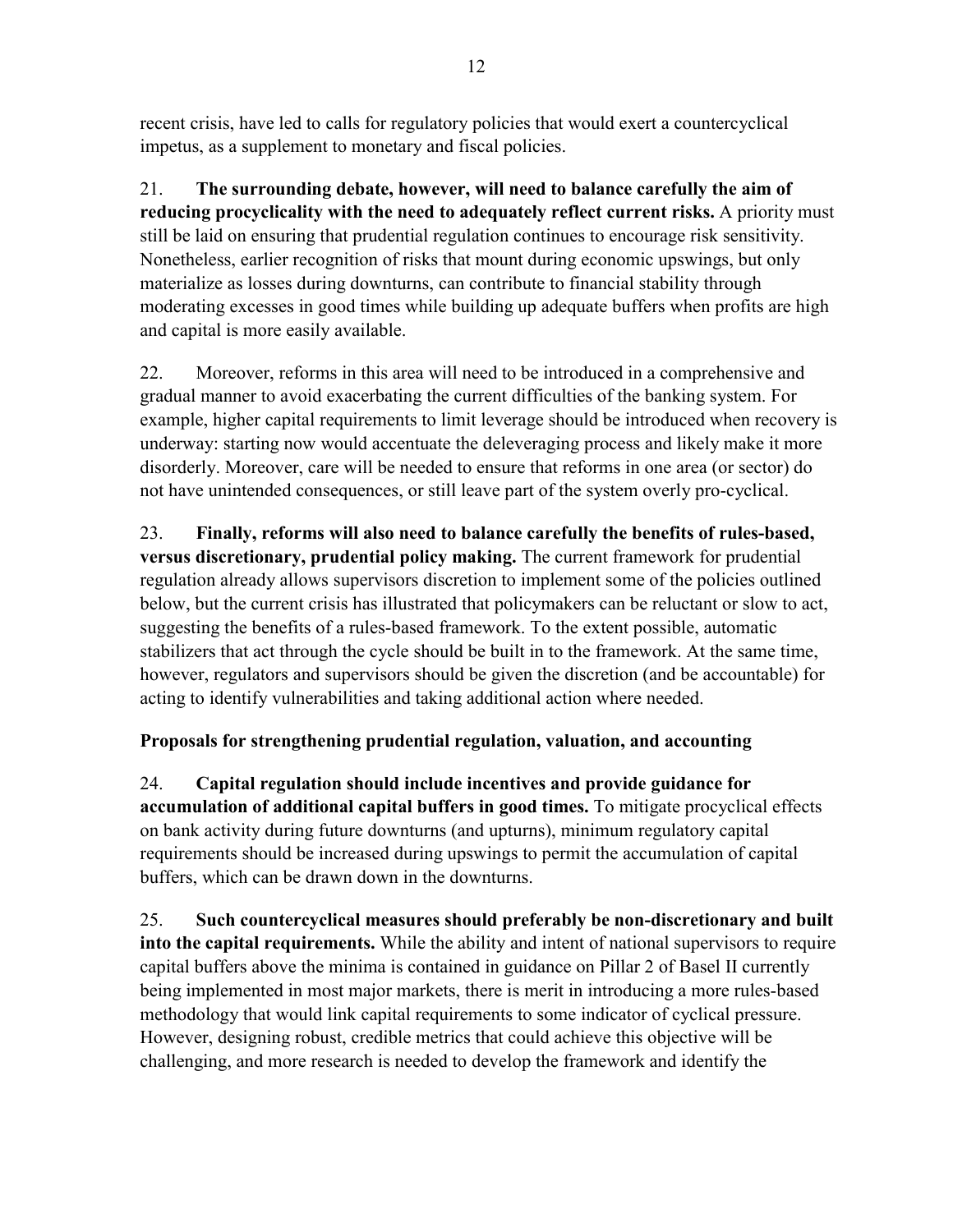parameters that would be appropriate in a multi-country context. The Fund could contribute in developing globally applicable indices for the current stage of the economic cycle.<sup>2</sup>

# 26. **Other areas where regulations and practices could be re-examined include**:

- **Loan-loss provisions should reflect expected losses through the cycle.** To mitigate procyclical effects banks should have the ability and incentives for greater provisioning during upswings when credits are originated, which can be drawn down in downturns. However, the current accounting approach that requires losses to have already been incurred restricts the recognition of future or expected losses in provisions. There is need for agreement on an international framework which permits banks to undertake such forward-looking provisioning. The current model of 'dynamic provisioning' practiced in some jurisdictions provides a good starting point for developing such a framework.
- **Re-calibrate risk weights.** Work is needed to ensure that risk weights and related risk parameters in the capital framework better capture 'through the cycle' effects, or the tail risks that have been exposed by the current episode.
- **Introduce a supplementary leverage ratio for banks.** A measure akin to the equity/asset ratio but with enhanced sensitivity to off-balance sheet exposures should be introduced in the capital framework as an upper bound to constrain excessive leverage in the upswing.
- **Allocate valuation reserves for trading book assets.** While maintaining Fair Value Accounting  $(FVA)$  as a benchmark,<sup>3</sup> and maintaining full transparency, supervisors could require (and accounting standards should allow) the establishment of "valuation reserves" during periods when market prices deviate rapidly from trend (or possibly an estimate of underlying value), building up a buffer during upswings to be drawn down in downturns. This will lead to more accuracy in the depiction of fair value while being more consistent with good risk management.
- **Adopt more conservative collateral valuations.** Where valuations for the purpose of determining provisions and capital buffers are subject to large margins of uncertainty, they should rely less on contemporaneous market price valuations and

 $2^2$  One such method would be the deviation between actual and potential GDP; another would be to use deviations between smoothed or average credit growth and current credit growth (or similarly for provisions).

<sup>&</sup>lt;sup>3</sup> In making any such adjustments to International Financial Reporting Standards (IFRS), due process is essential. The consistent application of due process would mitigate incentives for specific modifications by national IFRS adopters and would help to ensure the integrity of the framework as necessary amendments are made.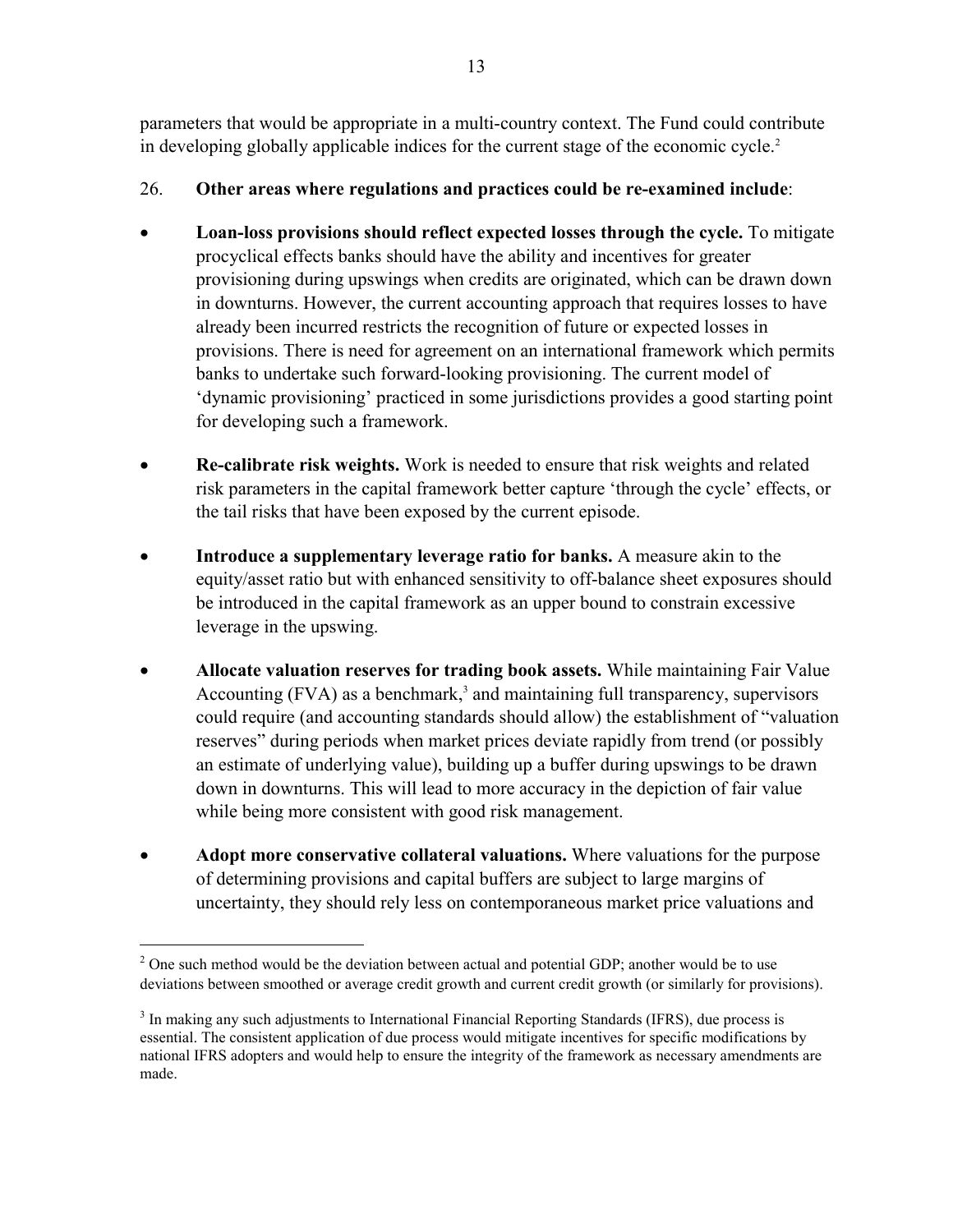include a buffer to withstand normal cyclical downward movements in collateral values. To the extent possible, the adjustments should be forward-looking and based on measurable indicators.<sup>4</sup>

# **Proposals to mitigate liquidity risk**

27. Liquidity risk may be procyclical due to its links with market and credit risks, and to "accelerator" factors, such as the mark-to-market effects of asset values and net worth. In many cases, structural reliance on short-term wholesale market funding, including via securitization, has increased the sensitivity of banks' balance sheets and cost of funds to procyclical elements (credit ratings, market liquidity of assets, and aggregate liquidity). Regulatory policies need to reflect appropriately the true price of funding liquidity on financial institutions' balance sheets (including a liquidity risk premium)—ensuring that the market does not rely excessively on central bank emergency liquidity support facilities. Areas that could be considered include:

- **Improved funding risk management.** By strengthening risk management governance and controls, some procyclical tendencies can be avoided. In particular, stress test assumptions and estimates of risks of liquid assets, cash flows, and funding costs need to be more sensitive to firms' credit ratings and collateral triggers, correlated credit risk events, and funding market breakdowns.<sup>5</sup> Supervisors will need to ensure adherence to such risk management practices.
- **A minimum quantitative funding liquidity buffer.** A minimum required stock of high-quality liquid assets (less prone to illiquidity in extreme events) could provide some insurance during a downturn or period of market stress. This could be applied to systemically-important institutions, widely defined, and take account of their balance sheet structure (such as the stability of their liabilities).
- **Incentive-based mechanisms.** A requirement to hold high-quality liquid assets would impose costs on financial institutions, could be a relatively blunt instrument and does not necessarily provide a financial incentive to manage liquidity well. Instead, regulatory charges could be introduced for institutions that present a higherthan-average liquidity risk. Similarly, the pricing of access to central bank liquidity could be tailored in a way to encourage institutions to hold better-quality collateral.

1

<sup>&</sup>lt;sup>4</sup> For instance, estimates of the mean-reversion of prices could be used as an indicator risk.

 $<sup>5</sup>$  Consideration of similar types of mechanisms is being given by the New Zealand authorities, for example.</sup>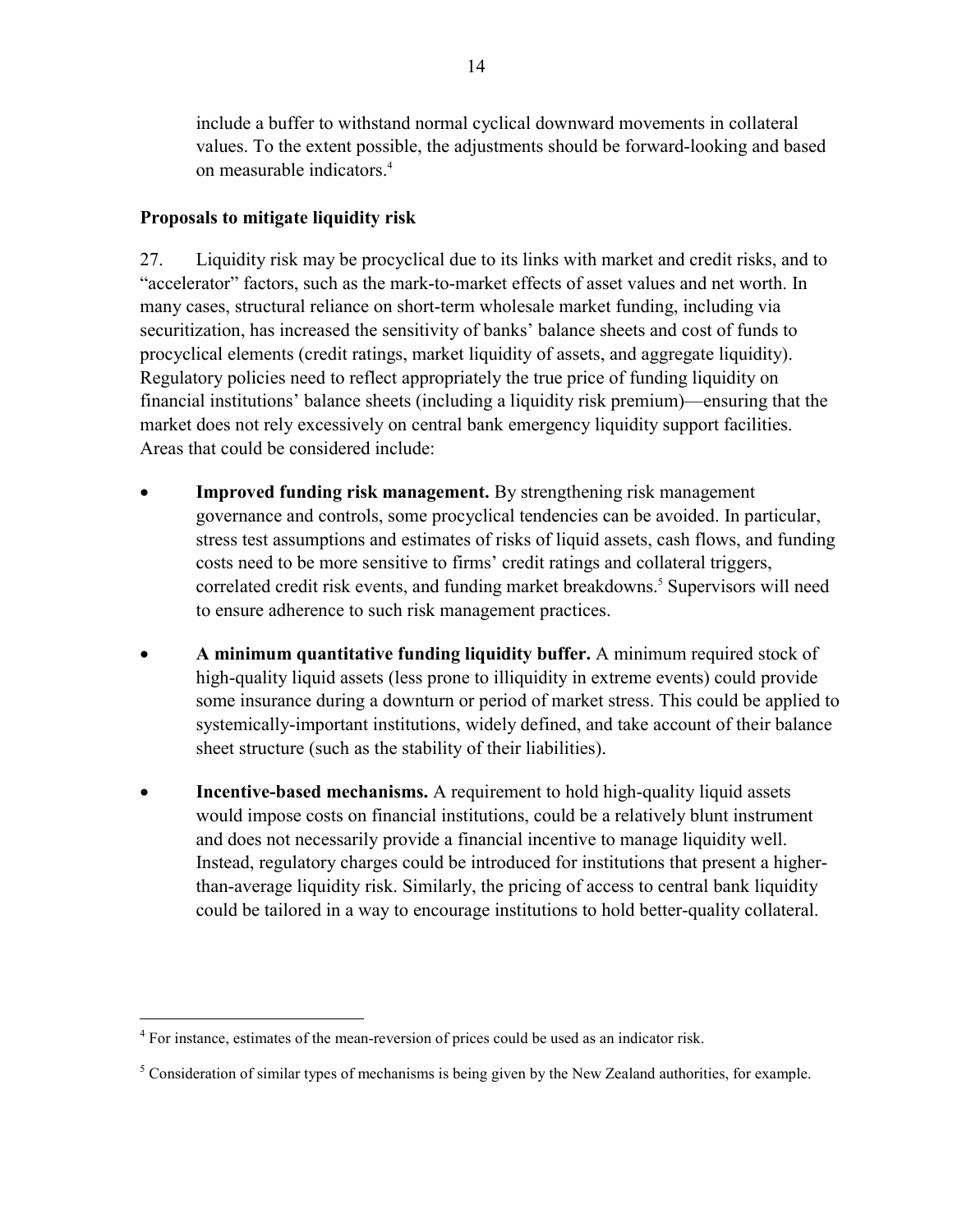# **IV. ADDRESSING INFORMATION GAPS**

28. **For markets, policy makers and financial authorities, including the IMF, appropriate coverage and quality of information is critical to their capacity to assess risks and vulnerabilities.** Ideally, information available to investors and counterparties should be sufficient for them to assess the risks of their investments or counterparty institutions. For policy makers and financial authorities the information should be sufficient to formulate macro-financial polices to prevent or mitigate crises.

# 29. **The current crisis provided a stark illustration of significant gaps in**

**information.** In the crisis, some large risk exposures, both on- and off-balance sheet, appear to have been unappreciated or unreported. The pricing and design of complex structured credit products were opaque to many investors, though much of the information was available if investors were willing to look hard enough. Lack of transparency in some overthe-counter (OTC) derivatives markets has also caused difficulties and uncertainties about the risk of some counterparties. More information disclosure, at a higher level of granularity, about risks and exposures and how they are managed could help to improve market discipline. Proprietary information should not be publicly released, but would still need to be collected (and acted upon in some cases) by those tasked with monitoring and mitigating systemic risks.

30. **A multilateral approach to filling information gaps is needed.** An internationally cooperative and coordinated approach would pay significant dividends, especially given the importance of measuring cross-border exposures, and the potential for cross-border spillovers. The IMF is already seeking to enhance its collaboration with national authorities responsible for financial stability assessments to help identify such information and areas for cooperation on follow-up actions.<sup>6</sup> Such an effort will entail costs and will require commitment, and care is needed, therefore, to glean what information is truly relevant.

# 31. **Specific (and overlapping) gaps in coverage that the crisis has revealed as most critical include:**

• **On- and off-balance sheet exposures:** Supervisors and analysts appear to have been unaware of (or have paid inadequate attention to) the systemic risks posed by the offbalance sheet entities (SIVs, SPVs, etc.) sponsored by banks and other systemically important nonbank financial institutions (NBFIs). Even on-balance sheet risks, including that of bank trading books, appear to have been underappreciated and/or reported, in part because of the complexity of products and the lack of granularity and consistency in disclosures. This seems to have reflected insufficient data and

 $6$  E.g., an interagency group has been established to strengthen finance statistics, chaired by the IMF and including the BIS, ECB, OECD, Eurostat, the UN, and the World Bank.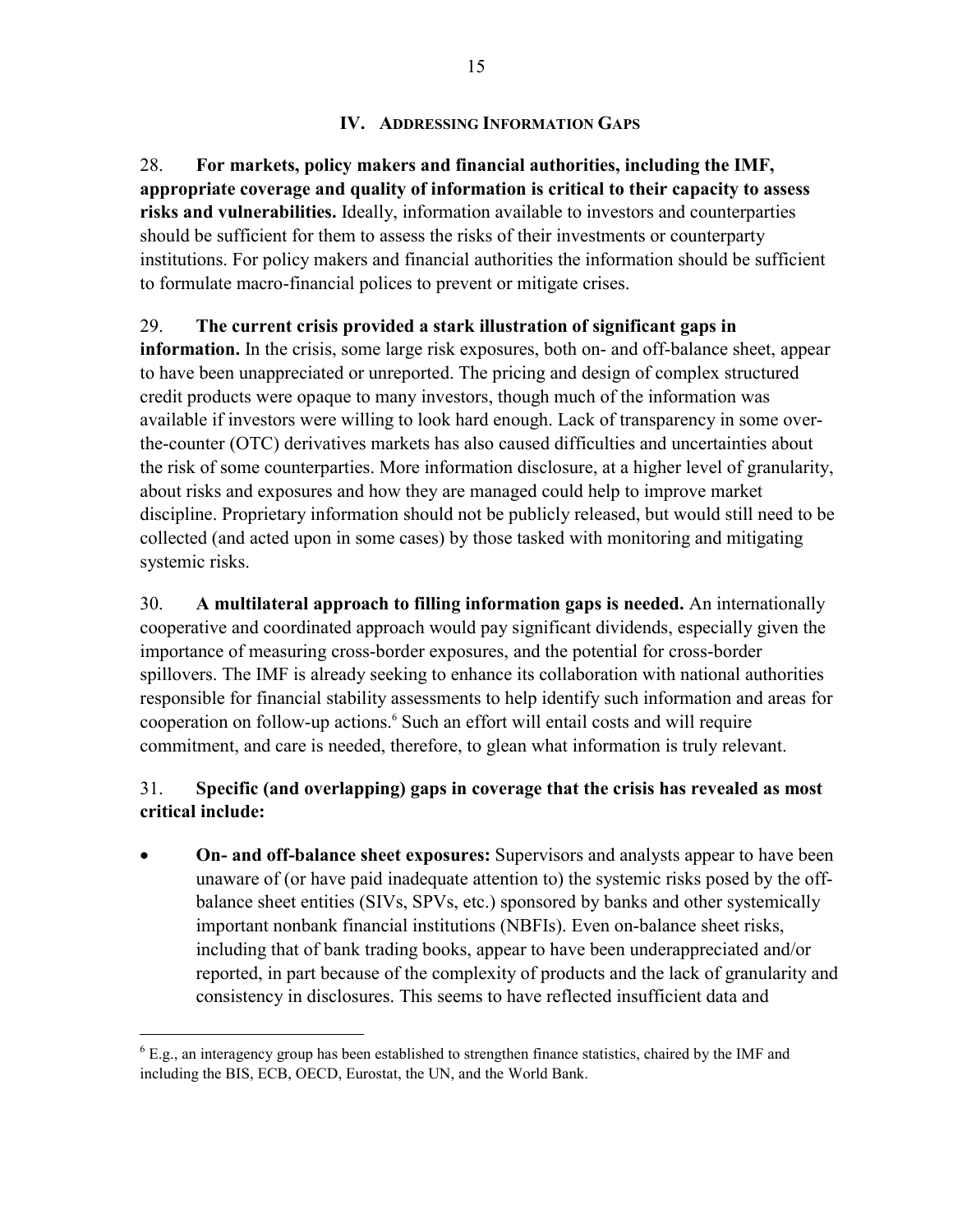understanding of both the size and concentration of exposures, and their interlinkages across borders and markets.

- **Complex structured products:** Asset valuation techniques and risk models for these instruments were insufficiently developed and unable to capture the distribution of tail losses and price correlations. Specifically, the processes, including assumptions and data used for the calibration of the models and back testing, were not rigorous enough as they were based on an unusually benign segment of the credit cycle. Until the crisis provided an extreme, real-life stress test, the price distributions and crosscorrelations of these new, structured products had never been tested by a downturn
- **OTC derivatives:** Insufficient information on prices, traded volumes and concentration in OTC traded instruments inhibited assessments of liquidity and market risk.
- **Leverage:** The monitoring and management of systemic leverage proved to be difficult, owing to the increased use of off balance sheet vehicles, the growth of leverage among systemically important NBFIs, and the increasingly complex web of exposures to other financial institutions.
- **Cross-border and counterparty exposures:** The crisis revealed surprisingly large exposures of non-U.S. banks to the U.S. sub-prime market and to Lehman Brothers, suggesting that the underlying vulnerabilities were under-appreciated by both bank risk managers and supervisors.

32. **The crisis also illustrated limitations in the early warning frameworks used to gauge systemic and institutional risks.** For example, standard indicators of financial soundness (FSIs) , while useful in their own right, may be limited as leading indicators of vulnerability. Some widely used FSIs, such as capital adequacy ratios (CAR) depend on the underlying assessment of asset quality, and in the run up to this crisis, understated the risks associated with complex structured products on banks' trading books and off-balance sheet transactions. Moreover, market indicators and measures of financial institution soundness, such as distance to default, were driven largely by contemporaneous information and failed to provide early indications of stress. All this suggests the need to supplement the existing sets of indicators while designing the early warning systems of the future.

33. **Against this background, the proposals below focus on strengthening information for macro-financial analysis and complement initiatives by other institutions and fora that are underway in this area**. They fall into five main categories:

• **First, strengthen public disclosure practices of systemically-important financial institutions by making reporting information more granular and consistent:**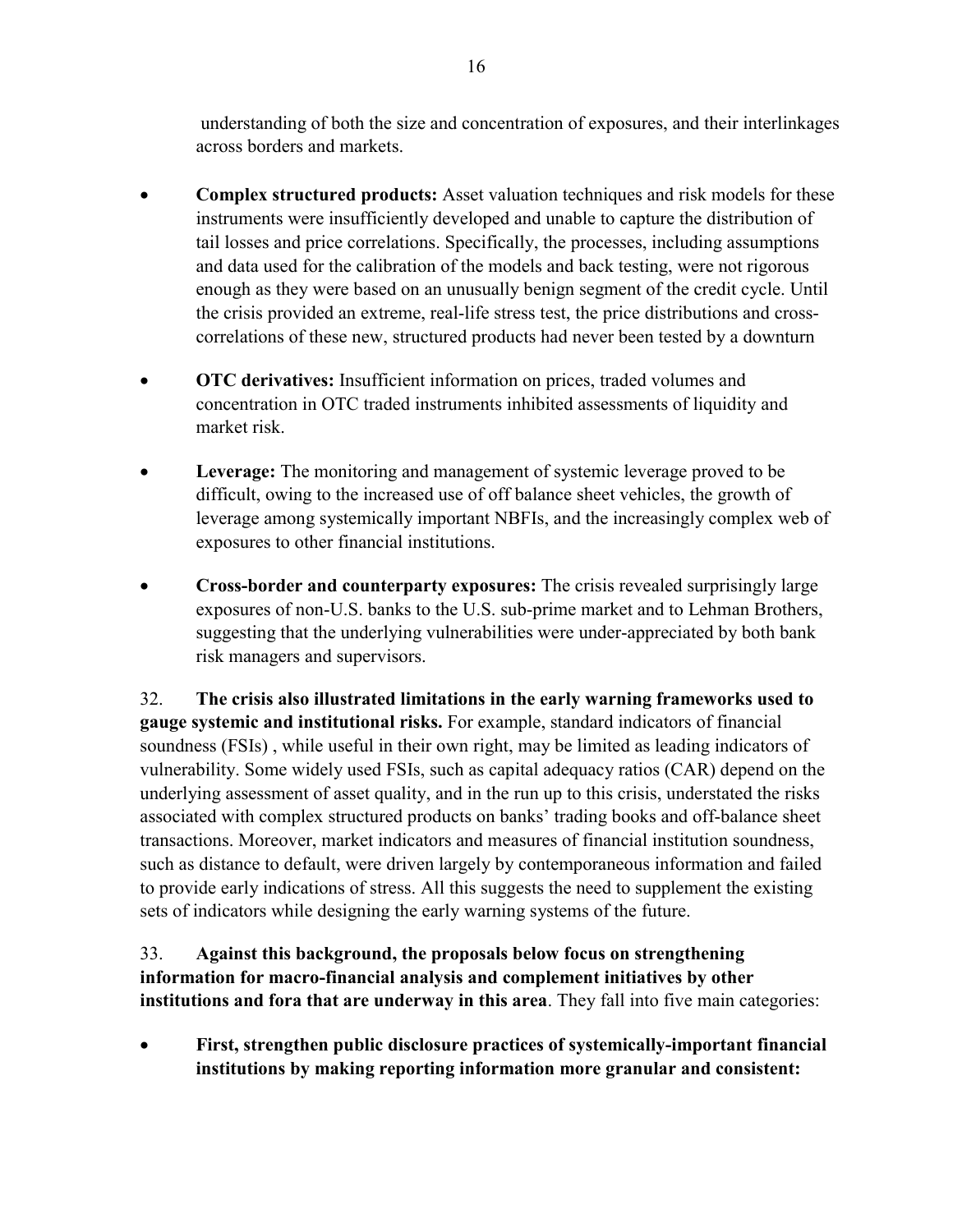- o **Large banks**: reporting should be frequent and cover market positions as well as exposures by economic sector, large counterparties, and countries. Off-balance sheet activities should also be covered, and reporting should be according to a common reporting template to permit aggregation, the identification of important network linkages and exposures, and cross-country comparison that will meet macro-prudential assessment needs.7
- o **Systemically important NBFIs**, such as insurance companies and large investment funds, should report information, including indicators on their leverage and exposures, in a format that is consistent and comparable to that for banks.
- o **Coordination will be required,** including by supervisors, central banks, market participants, and the IMF and other international organizations, to promote and support the initiatives to enhance bank and systemic NBFI disclosures.
- **Second, revamp and broaden the coverage of FSIs, with a greater emphasis on specific country circumstances and systemically important financial institutions.**  Experience demonstrates that FSIs can only be the starting point of financial stability analysis. Nevertheless, work is still needed to improve both the quality of these indicators and their analysis, work that the IMF is well placed to help promote and guide given its existing mandate and its role in coordinating international efforts to develop standards for FSIs.<sup>8</sup> Against this background, FSIs should be:
	- o **re-prioritized** for banks, especially their CAR, liquidity, and leverage measures;
	- o **expanded** to include systemic NBFIs; and

<u>.</u>

- o **enhanced** in terms of their coverage of sectoral risk exposures (households and corporates), including in foreign exchange where appropriate.
- **Third, strengthen disclosure by large banks, systemic NBFIs and credit rating agencies of the valuation of complex models and risk management practices.** More complete and standardized information should be disclosed, including:

 $<sup>7</sup>$  The IMF's Statistics Department is working on developing templates that could be used for these purposes.</sup>

 $8$  The IMF's coordinated compilation exercise already provides a platform for supporting and would be used to collect more timely, higher frequency data, and eventually a basis for archiving a convergence of these data to an internationally comparable standard. See http://www.imf.org/external/np/sta/fsi/eng/cce/index.htm.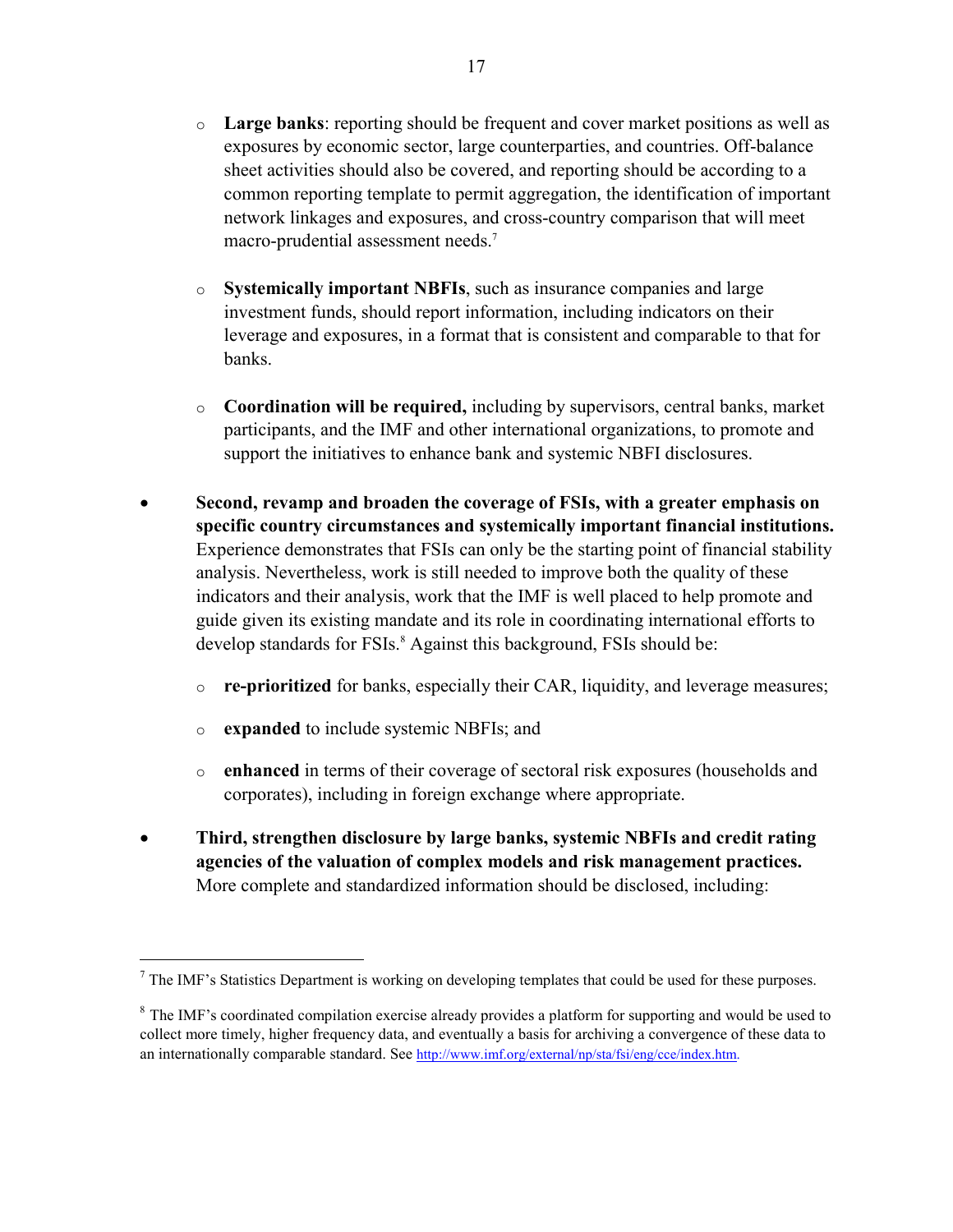- o the main characteristics of model valuation techniques and risk management practices, including the characteristics of the datasets used to calibrate the main risk parameters and stress tests as well as credit and liquidity risk management methodologies; and
- o the linkages of risk models and parameters to macroeconomic conditions.
- **Fourth, financial stability departments of central banks and supervisory authorities should take the lead in translating disclosures into effective assessments of institutional and systemic risk.** Oversight of reporting institutions will be required to ensure that the disclosures are translated into clear messages for policymakers and result in actionable recommendations. In addition, the assessments should be disseminated to all relevant agencies, both domestically and internationally, that need the assessments for their work on financial stability and early warning systems.
- **Fifth, improve the transparency and coverage of information regarding OTC derivatives markets.** While deriving comprehensive OTC derivatives data, including on exposures, is likely to remain problematic:
	- $\circ$  The BIS could take the lead in assessing ways to enhance the usefulness of its OTC derivatives database. Issues that should be considered include: (1) the geographical and instrument coverage; (2) the frequency of reporting; (3) the granularity of disclosure as regards instruments, counterparties, and market concentration; and (4) the shifting the focus of data collection from information on volumes to exposures.<sup>9</sup>
	- o Disclosure of CDS transactions would be enhanced by ensuring that the clearing house developments under preparation are well coordinated; and clearing and settlement platforms could be extended to other OTC traded instruments.
- **Sixth, enhance the transparency of credit ratings methodologies.** Work is already underway to address this issue, but national authorities will need to ensure that credit rating agencies provide more information regarding the methodologies used to rate structured credit products as well as information on the sensitivity of ratings to shocks. Moreover, as often stressed by the Fund's GFSR, adopting a different rating scale for such instruments could help encourage more prudent assessments of their vulnerability to multiple-notch downgrades.

<sup>&</sup>lt;sup>9</sup> This BIS has already established a task force to address many of these issues.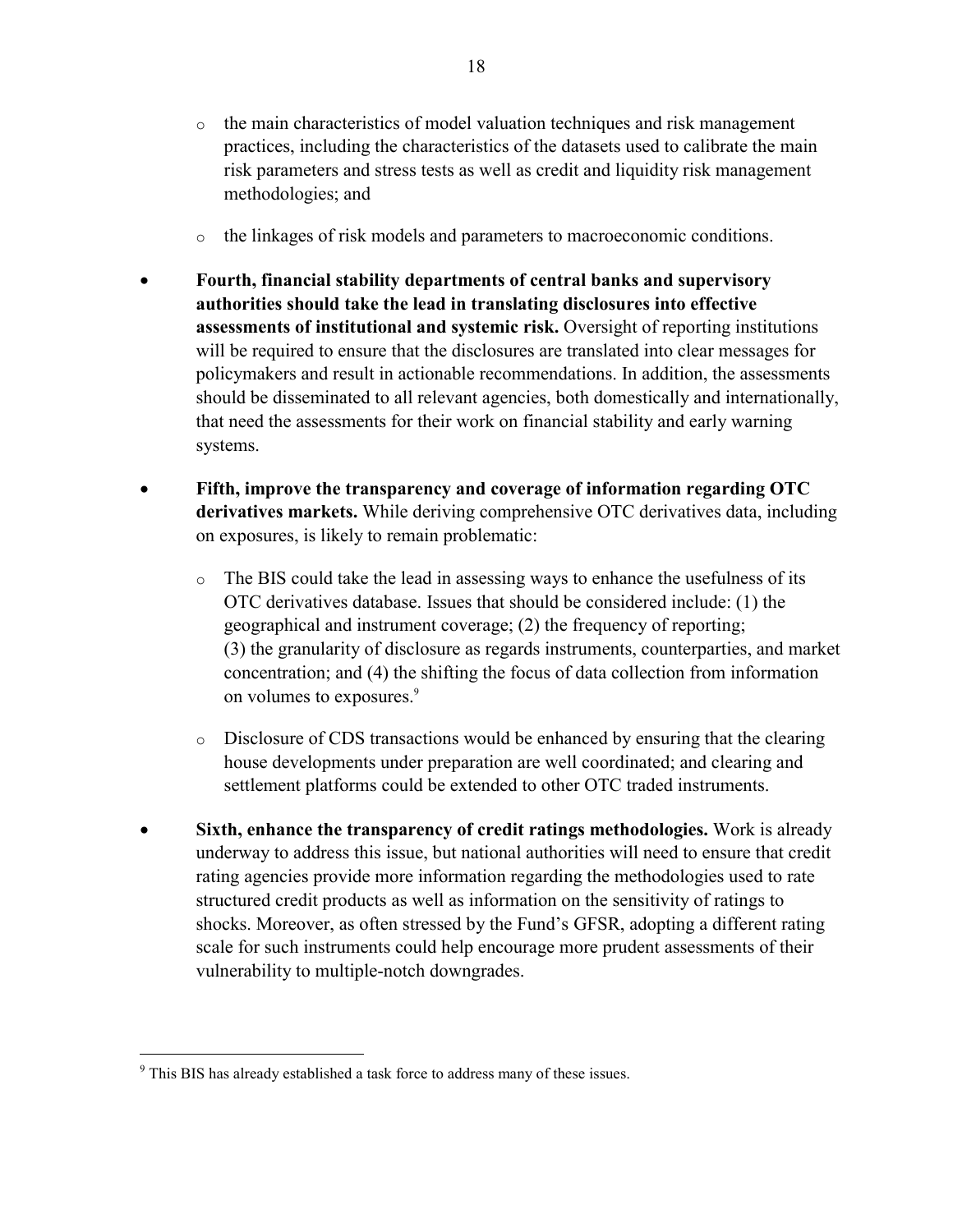### **V. CROSS-BORDER/CROSS-FUNCTIONAL REGULATION**

34. **There has been considerable progress in recent years toward improving crossborder and cross-functional cooperation among financial supervisors.** Besides the ongoing work of the FSF, and the various standard setters, the recent FSF proposal to set up colleges of supervisors to facilitate a coordinated approach to oversight of internationally active financial institutions is a positive step. Moreover, improving cross-border cooperation has been a perennial issue at international fora and many countries have actively worked to draft supervisory Memoranda of Understanding (MoUs), to provide a framework for information sharing.

35. However, further significant improvement is still needed to improve cooperation and effective supervision of globally and regionally important financial firms. Ahead of the crisis, supervisory authorities do not appear to have been effective in sharing information and identifying a buildup of vulnerabilities in globally active and systemically important financial institutions. The problems which hit AIG and the potential impact on the CDS market (and, consequently, the banking system in the United States and Europe) are a clear example of insufficient cross-functional cooperation and understanding. The need for further cooperation between home and host authorities in handling problem cases is most starkly illustrated by the recent crisis response to deal with the bankruptcy of Lehman Brothers and the three Icelandic banks.

36. **Insufficient progress in this area to date can be attributed to important legal impediments to better coordination.** The natural tendency of supervisory authorities to oversee institutions with the implicit mandate of protecting local depositors and other customers is reinforced by the lack of an international legal framework that could guarantee a fair resolution in case of the failure of a global firm. Furthermore, in many cases the proper flow of information among regulators even within the same jurisdiction appears to face constraints due to imprecise legislation.

37. **Policymakers from countries where large cross-border financial entities actively operate must work together to address these constraints.** Otherwise, there is a danger that in tranquil times national authorities will be unwilling to encourage the process of financial globalization, at a cost to national and international efficiency, and in times of stress will resort to ring-fencing their financial systems, including by using discriminatory bank resolution practices.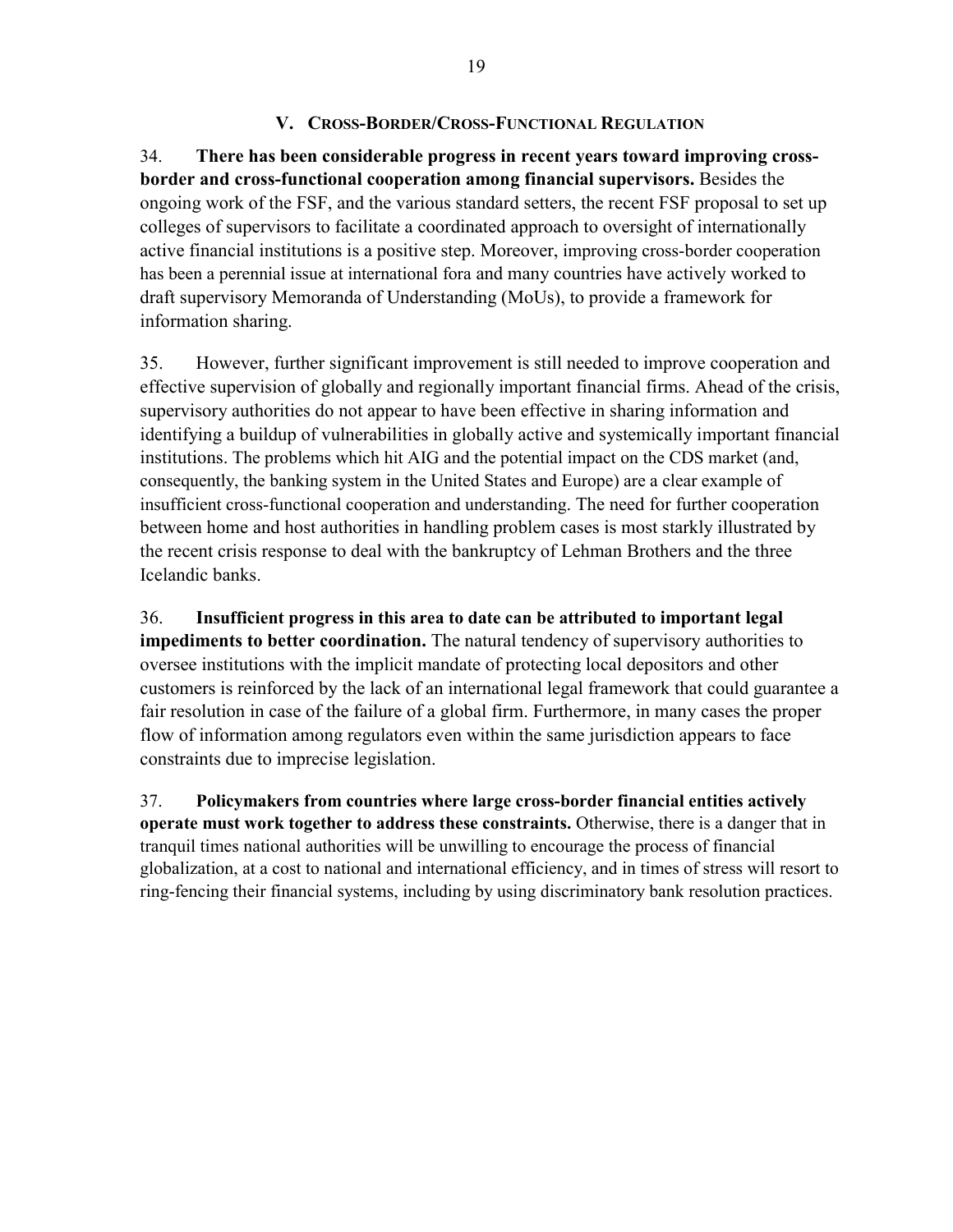38. **With this background, the suggestions here for improving cross-border and cross-functional regulation and supervision are necessarily tentative but include:**

- **Compatible bank resolution and information-sharing legislation.** A key issue is the convergence of banking legislation by home and host countries of the financial firms along a number of fronts: 10
	- o **early corrective actions**, including common criteria on triggers and timing of resolution or bankruptcy procedures of a global firm;
	- o **resolution tools**, to allow quick and well-synchronized action by the relevant authorities across countries to preserve the failing firm's franchise value and ensure fair treatment of all creditors;
	- o **depositor and investor protection schemes**, to ensure that depositors/investors are covered by the scheme prevailing in each jurisdiction, regardless of whether the entity is a subsidiary or a branch (branches would have to join the local scheme);
	- o **free exchange of information and cooperation by regulators** with local and foreign counterparts, including the possibility of participating in joint-inspections with foreign regulators; and
	- o **loss sharing arrangements,** to ensure that the contribution of each country to the resolution of a firm is carried out on the basis of a fair and well-established framework, measured on the basis of objective criteria (for instance the level of unprovisioned non-performing loans of each location to total equity).
- **Compatible minimum supervisory practices to oversee cross-border firms.** The measures discussed below could be established in the form of a minimum set of core principles and would provide a firmer basis for cooperation among supervisors as well as a framework for achieving greater harmonization of MoUs:
	- o **Appointing a lead regulator,** in principle the home authority, by the college of regulators overseeing a firm. The lead regulator would *inter alia* be responsible for drawing a clear picture of risk concentration across the firm, as well as of its major strengths and vulnerabilities.
	- o **Harmonizing key information and reporting**, which would facilitate aggregation of risk and improve comparability of risk assessments across countries. Moreover, consistent requirements across borders would help encourage financial conglomerates

 $10$  Consideration should be given to making this compatible regime applicable only to financial firms that operate internationally, so the existing insolvency regimes and confidentiality requirements in each jurisdiction remain intact for the rest of the financial institutions and corporations.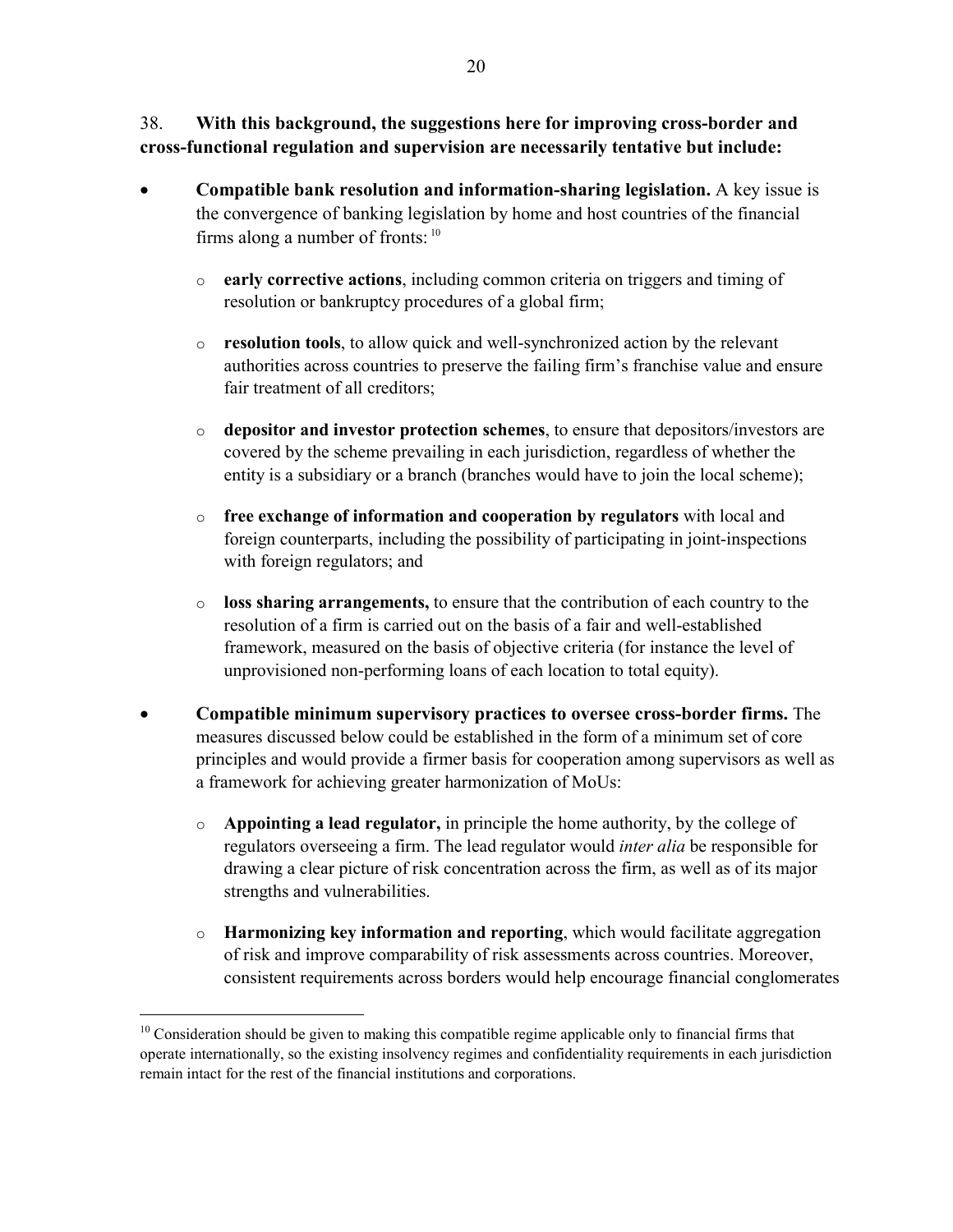to establish a single, firm-wide definition of risk concentration, which in turn would improve supervisors' understanding of group-level risks.

- o **Defining clearly the minimum permissible activities between the lead and other supervisors.** This would touch on the capacity of the lead regulator to (i) keep direct and regular contact with each individual regulatory teams; (ii) request the examination of certain items; and (iii) participate in joint examinations; and the obligations of the lead regulator regarding its relevant counterparts, as well as the presentation of periodic detailed progress reports on risks and vulnerabilities of the firms and free access to key information, including inspection reports and the database of risk concentrations across the firm.
- o **Enhancing coordination among national supervisors.** Cross-functional coordination in non integrated supervisory regimes could be further strengthened by adopting the college of supervisors and the lead supervisor approach among local regulators, and seeking a higher degree of compatibility in the application of Core Principles across functional regulators. The latter would include addressing differences in the definition of capital across sectors, ensuring the adoption of consolidated supervision by securities and insurance companies, and harmonizing the definition of risk concentration.

39. **More broadly, the regulation of global or domestic firms should also be improved.**  There are two areas of focus: (i) making the minimization of systemic risk the main mission of financial supervisors as this would force them to ensure full coordination with other counterparts, and (ii) addressing budgetary constraints in supervisory agencies that impede the hiring and/or retention of well-trained staff.

40. **To achieve these objectives, there will need to be more active and effective multilateral mechanisms for cross-border supervision.** These mechanisms could build on the existing frameworks of the FSF, the Basel Committee, and the other standard setters; but the IMF, in consultation with the World Bank and the Basel Committee, could play an important role in (for example) developing guidelines for dealing with cross-border bank supervision and resolution, which could address best practices (including in the area of triggers and depositor protection issues). Moreover, FSAP assessments could provide a platform for evaluating the adequacy of countries' oversight of cross-border financial firms and transactions.

# **VI. SYSTEMIC LIQUIDITY MANAGEMENT**

41. **Major central banks have been successful in injecting liquidity and staving off the collapse of the financial system.** This has involved a significant expansion of the "perimeter" of central bank lending to encompass a much broader range of collateral, lengthened terms, new counterparties, as well as the introduction of U.S. dollar swap lines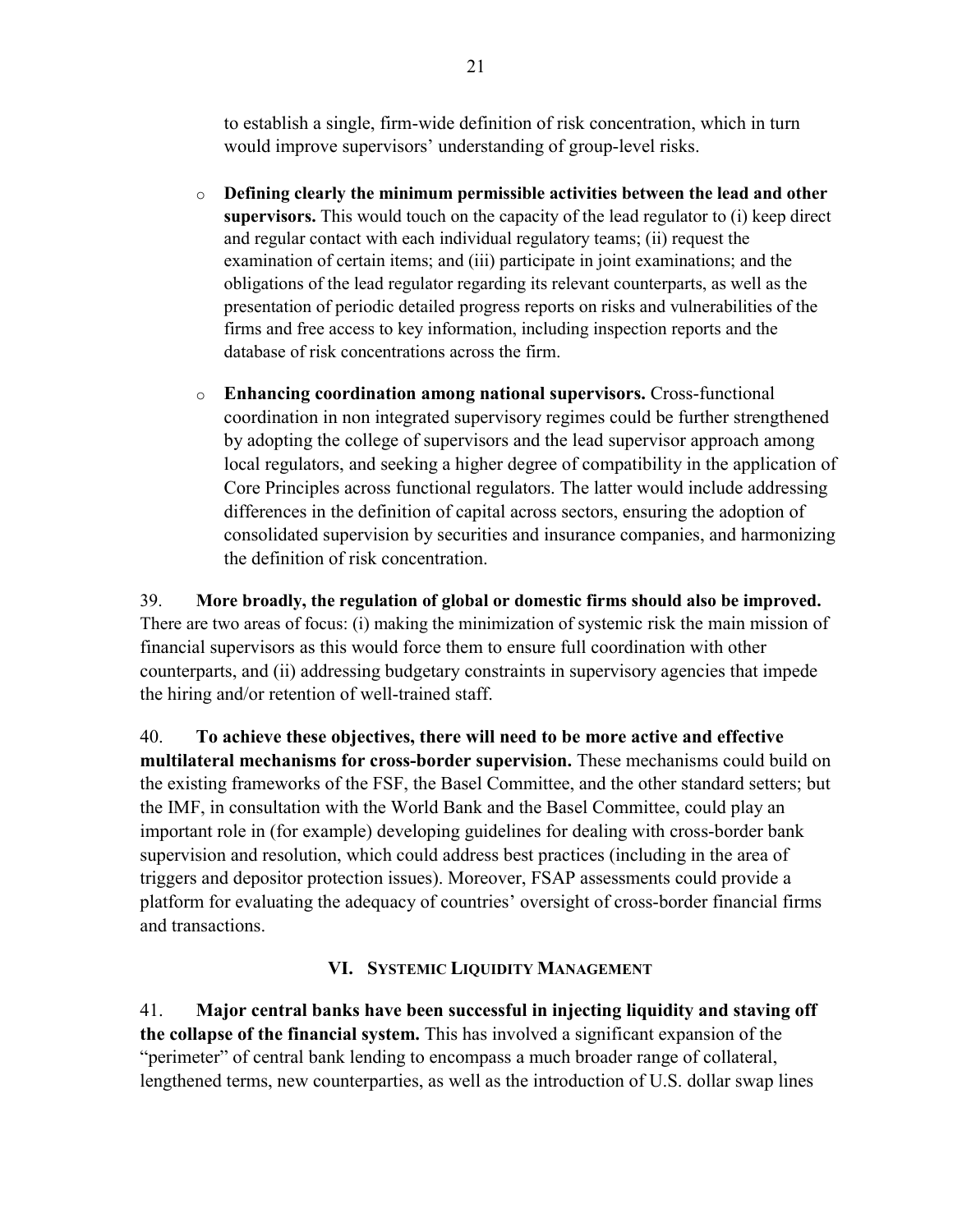with a number of central banks. It has also involved a massive increase in central bank balance sheets, some of which have more than doubled since September 2008.

42. **At the same time, the limitations of these actions have become apparent.** In particular, central bank intervention has not been able to restart active interbank trading, since these actions cannot address the underlying concerns about counterparty risk. Indeed, central bank liquidity has to a considerable extent substituted for market liquidity in the advanced economies. Moreover, the experience of some emerging markets illustrates the difficult tradeoffs between providing liquidity to support domestic markets and the risk of facilitating capital flight. $11$ 

# 43. **Lessons still need to be learned about how to restore confidence in short-term money markets, but the crisis has already provided useful guidance for redesigning central bank liquidity frameworks to facilitate more effective crisis management in the future.** These include:

- In crises and periods of market dysfunctionality, it may no longer be appropriate to target a single short-term market rate, and central banks may need to consider a broader range of short rates and their impact on term rates and the macro-economy. Indeed, a breakdown in the normal transmission mechanism points to a need for a better understanding of how central banks can underpin its functioning in unusual times—perhaps through term transactions.
- Significant and rapid adjustments to operational frameworks may be needed in a crisis, as illustrated by the Federal Reserve's establishment of a legal basis for remunerating reserves. Other adjustments have included varying the balance between short- and medium-term open market operations, broadening the range of counterparties, and reviewing the definition and pricing of acceptable collateral.
- At the same time, care is needed to ensure that changes in operational frameworks balance the need for a flexible and decisive response in the face of systemic shocks against the risk of moral hazard, particularly when the emergency measures are in place for a prolonged period. For instance, accepting a wider range of collateral weakens market incentives to hold high-quality paper. These concerns need to be alleviated with appropriate governance structures, and regular review to ensure that pricing and other incentives (e.g., haircuts) remain appropriate.

<sup>&</sup>lt;sup>11</sup> Bagehot's Lombard Street recommendation to lend freely but at a high cost in the case of a liquidity crisis *provoked or accompanied by capital outflows* remains appropriate here.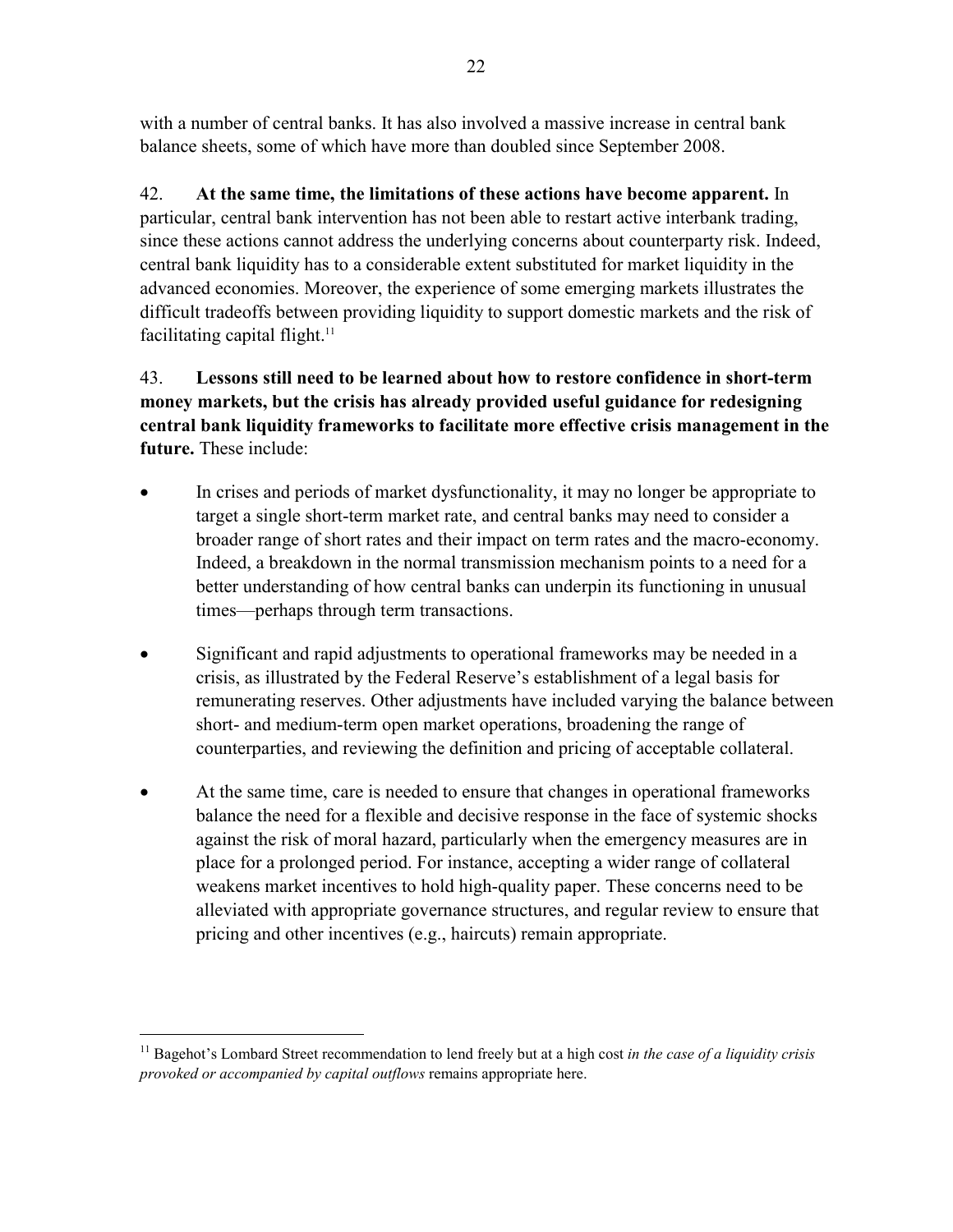44. **The crisis has also illustrated the limitations of term lending and interbank guarantees, which have not prevented the breakdown of normal monetary transmission mechanisms.** Although term lending has proven useful in easing balance sheet adjustment, this instrument has not restarted interbank or commercial lending. Government guarantees of commercial bank liabilities can also distort the allocation of funding and are useful principally as a short-term palliative in the face of severe market dislocation.

# 45. **Asset swaps may be more effective in supporting the functioning of money**

**markets.** These involve a central bank providing a liquid government security to a market participant in exchange for a (relatively) illiquid private credit instrument. However, it is not yet clear that these measures substantially reduce lending spreads or promote the reestablishment of a normal credit channel.

46. **There are broader concerns about the increased use of "quasi-fiscal" instruments by central banks.** Quasi-fiscal measures, whether undertaken to support a particular financial market (e.g., the commercial paper market), or to "bypass" the markets and support a particular group of borrowers (e.g. house loans or auto finance) go beyond the normal scope of monetary policy and liquidity management. While effective to the extent they provide credit,  $12$  they risk muddying the policy signal, particularly if prolonged. Moreover, they can substantially increase central bank balance sheets in a way that could take years to unwind. Early efforts are needed to transfer such operations and the resulting balance sheet items to the fiscal authorities. In general, the fiscal authorities need to shoulder the primary responsibility for addressing balance sheet weaknesses in the banking sector, including direct re-capitalization and/or restructuring.

# 47. **The importance of the smooth functioning of money market repo operations calls for forceful action by authorities to strengthen the underlying infrastructure.** Actions should focus on the introduction of central clearing counterparty (CCCP) services, already widely used in Europe. Stronger incentives and guidance by the public authorities may be needed in some jurisdictions, as markets are unlikely to adequately address the issue themselves given the public good element in this infrastructure. Measures should also aim at better measuring and averting the risks of excessive leverage via repo operations, including through regulatory limits.

48. **Complementary changes in bank regulation need to strengthen incentives to hold high quality liquid collateral.** In particular, a key lesson from the crisis appears to be that banks and other institutions undervalued the social benefit of liquidity, leaving the system vulnerable to liquidity shocks that can mutate into wide-spread solvency problems. One option might be to enhance liquid asset requirements, in the context of a well defined

<sup>&</sup>lt;sup>12</sup> The Fed's recent efforts to purchase mortgage securities do appear to have had an impact on the price, if not the volume, of mortgage lending.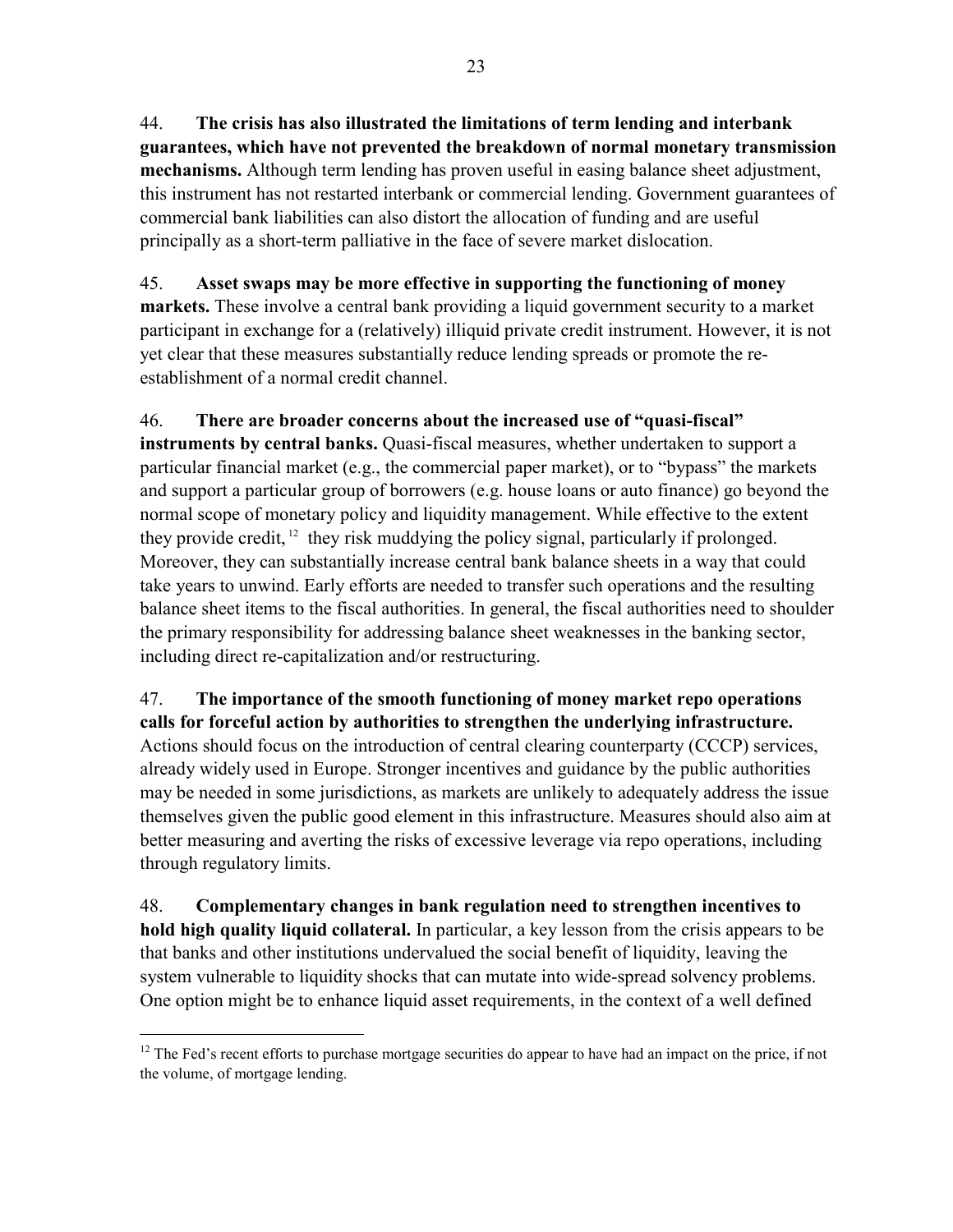framework for assessing institutional and systemic risk, and consistent with the central bank's approach to liquidity management.

49. **The crisis has also illustrated the critical need for better mechanisms for providing cross border liquidity including permanent arrangements for cross-border liquidity provision.** Major central banks—especially the U.S. Federal Reserve—have established swap lines that have effectively addressed cross-currency pressures. However, as with other liquidity-providing measures, these are a palliative rather than a solution to the broader structural and macroeconomic issues.

50. **Finally, early consideration will need to be given to exit strategies.** Central banks need to ensure as far as possible that measures introduced in response to the market breakdown do not unduly prolong that breakdown by undermining incentives or expose central banks to excessive risks, whether to their policies or to their balance sheets. Moreover, in many countries possibly overlapping policy measures have been introduced, including in some cases fiscal measures, and care will need to be taken to ensure their coherence and continued effectiveness. As conditions normalize, official interest rates should be set to provide appropriate incentives to the market to reduce transactions with the central bank; and eligible collateral lists, together with the relative pricing of using different types of collateral, should be reviewed.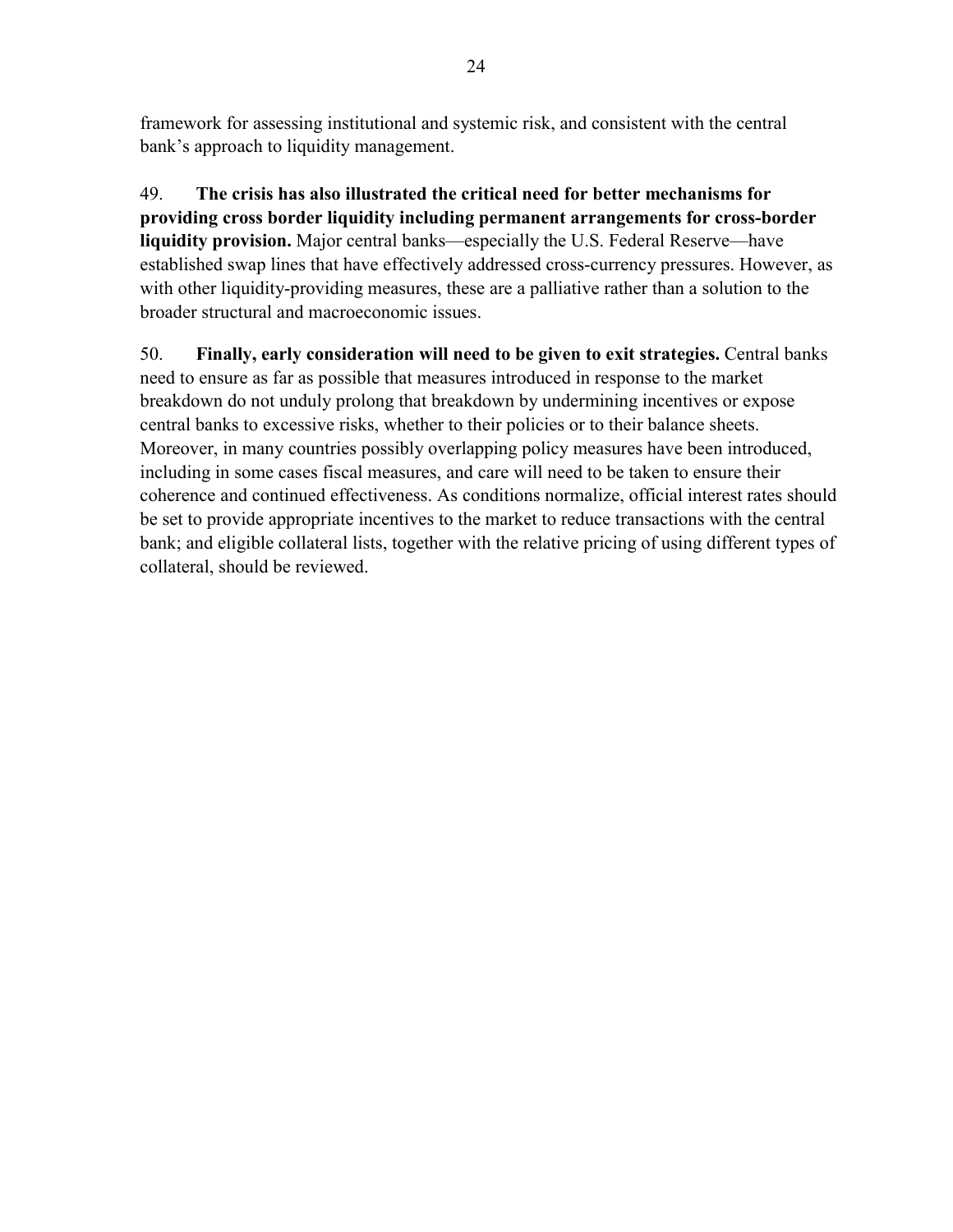|                | Status of implementation as on September<br>15, 2008 $13$                                                                                                                                                                                                                                                                                                                                                                                                   | Updates status of implementation as on date                                                                                                                                                                                                                                                                                                                                                                                                                                                                                                                                                                                 |
|----------------|-------------------------------------------------------------------------------------------------------------------------------------------------------------------------------------------------------------------------------------------------------------------------------------------------------------------------------------------------------------------------------------------------------------------------------------------------------------|-----------------------------------------------------------------------------------------------------------------------------------------------------------------------------------------------------------------------------------------------------------------------------------------------------------------------------------------------------------------------------------------------------------------------------------------------------------------------------------------------------------------------------------------------------------------------------------------------------------------------------|
| 1              | The capital framework. The BCBS will publish<br>later this year proposals for establishing higher<br>capital requirements for complex structured<br>credit products and short-term liquidity facilities<br>extended to ABCP conduits. National and<br>regional initiatives are also advancing. For<br>example, the European Commission is currently<br>discussing potential changes to the Capital<br>Requirements Directive (CRD).                         | In January 2009, the BCBS issued two sets of<br>consultative papers proposing (i) enhancements<br>to the regulatory capital treatment for trading book<br>exposures with the introduction of an incremental<br>risk capital charge (IRC) and a stressed value-at-<br>risk (VaR) requirement; and (ii) enhancements to<br>all three Pillars of the Basel II framework including<br>increased capital charges for re-securitizations<br>and ABCP liquidity lines.                                                                                                                                                             |
| $\overline{2}$ | Liquidity risk management and regulation.<br>On June 17, the BCBS issued for public<br>consultation global guidance on the<br>management and supervision of liquidity risks,<br>expanding significantly on its 2000 paper on<br>Sound Practices for Managing Liquidity in<br>Banking Organizations. Local initiatives have<br>also followed suit. The CEBS, for example,<br>issued the second part of its Technical Advice<br>on Liquidity Risk Management. | The BCBS published Principles for Sound<br>Liquidity Risk Management and Supervision in<br>September 2008. Implementation will be<br>monitored by its Working Group on Liquidity with a<br>first review slated for second half of 2009. It has<br>also begun work to promote greater consistency<br>of liquidity regulation and supervision for cross-<br>border banking groups, including a review of tools,<br>metrics, and benchmarks that can be used by<br>supervisors.                                                                                                                                                |
| 3              | Review of risk management. On April 16, the<br>BCBS also announced the issuance of Pillar 2<br>guidance to strengthen risk management and<br>supervisory practices, including stress-testing<br>practices and capital planning processes. A<br>consultative document will be issued around<br>end-2008                                                                                                                                                      | The BCBS issued a consultative document in<br>January 2009 aimed at strengthening risk<br>management through Pillar 2. This focuses on<br>enhancing firm-wide risk management; managing<br>specific risk areas such as firm-wide risk<br>concentrations, securitizations and reputational<br>risk; and improving bank stress testing. The<br>Senior Supervisors Group is reviewing<br>implementation of the recommendations made in<br>its report of March 2008, and expects to release a<br>summary of findings in 2009.                                                                                                   |
| 4              | <b>Operational Infrastructure for OTC</b><br>derivatives. In June, the Federal Reserve Bank<br>of New York brought together major market<br>participants and their supervisors to agree on an<br>agenda to addressing weaknesses in this area,<br>including through further standardization and<br>automation of credit derivatives trade<br>processing, and a central counterparty<br>arrangement for credit default swap trades.                          | In October 2008, market participants released a<br>letter outlining their commitment to and plans for<br>building a stronger integrated infrastructure for<br>OTC derivatives markets. In November, the<br>President's Working Group announced initiatives<br>to strengthen oversight and infrastructures for<br>OTC derivatives including development of CDS<br>central counterparties and an MOU among<br>concerned national agencies. The IOSCO Task<br>Force on Unregulated Financial Markets and<br>Products is also looking at ways to introduce<br>greater transparency and oversight in OTC<br>derivatives markets. |
| 5              | Risk Disclosures by participants. Based on<br>reports from its members, the FSF will assess in<br>September how internationally active financial                                                                                                                                                                                                                                                                                                            | Supervisors and national authorities have strongly<br>encouraged their internationally active financial<br>institutions to use the leading risk disclosure                                                                                                                                                                                                                                                                                                                                                                                                                                                                  |

# **Table 1. Update of Progress of Implementation of FSF Recommendations**

<sup>13</sup> As reported to the IMF Board.

 $\overline{\phantom{a}}$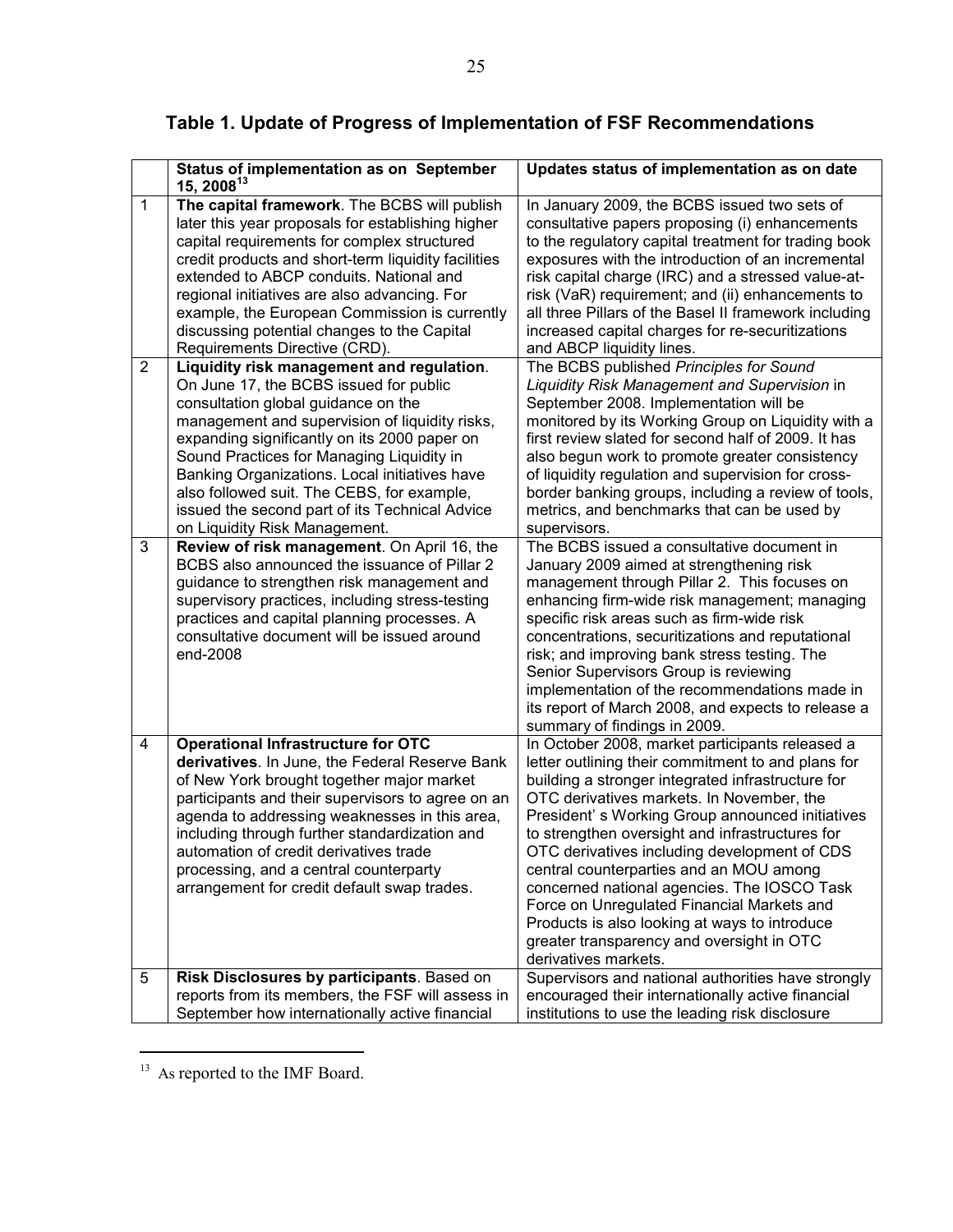|                | Status of implementation as on September<br>15, 200813                                                                                                                                                                                                                                                                                                                                                                                                                             | Updates status of implementation as on date                                                                                                                                                                                                                                                                                                                                                                                                                                                                                                                                                                       |
|----------------|------------------------------------------------------------------------------------------------------------------------------------------------------------------------------------------------------------------------------------------------------------------------------------------------------------------------------------------------------------------------------------------------------------------------------------------------------------------------------------|-------------------------------------------------------------------------------------------------------------------------------------------------------------------------------------------------------------------------------------------------------------------------------------------------------------------------------------------------------------------------------------------------------------------------------------------------------------------------------------------------------------------------------------------------------------------------------------------------------------------|
|                | institutions have implemented the leading<br>practice risk disclosures set forth in the FSF<br>Report as part of their mid-2008 reporting, and<br>whether national authorities' strong<br>encouragement to use recommended risk<br>disclosure practices has been sufficient.                                                                                                                                                                                                       | practices recommended by the FSF. The BCBS<br>consultative package on Basel II released in<br>January 2009 aims to strengthen Pillar 3<br>disclosure standards for banks' securitization<br>activities. Also, IASB proposed enhanced<br>disclosure requirements for valuations and<br>liquidity risk in October 2008.                                                                                                                                                                                                                                                                                             |
| 6              | <b>Accounting Standards for off-balance sheet</b><br>entities (OBSEs). The IASB has accelerated its<br>Consolidation project, which identifies when an<br>entity should be brought on to another entity's<br>balance sheet, and its Derecognition project,<br>examining when assets should be removed<br>from the balance sheet. It will issue for<br>consultation exposure drafts on consolidations<br>project by end-2008, and on derecognition<br>proposals shortly thereafter. | The IASB proposed in December 2008 revised<br>standards for the consolidation of OBSEs and<br>disclosure of related risk exposures. IASB also<br>plans to publish its derecognition proposals by<br>March 2009. The BCBS consultative package on<br>Basel II released in January 2009 includes<br>proposed Pillar 3 disclosures about sponsorship<br>of OBSEs.                                                                                                                                                                                                                                                    |
| $\overline{7}$ | Valuation: The IASB established an expert<br>advisory panel to review best practices in<br>valuation and formulate additional guidance on<br>valuation methods when markets are no longer<br>active. In parallel, the BCBS is developing<br>guidance to enhance supervisory assessments<br>of banks' valuation processes.                                                                                                                                                          | The IASB finalized guidance on sound practices<br>for valuation of complex securities and other<br>financial instruments and related disclosures and<br>issued a proposal to enhance valuation<br>disclosures in October 2008. In November 2008,<br>BCBS released a consultative paper Supervisory<br><b>Guidance for Assessing Banks' Financial</b><br>Instrument Fair Value Practices, which provides<br>guidance on strengthening valuation processes<br>for bank financial instruments.                                                                                                                       |
| 8              | Credit Rating Agencies. The IOSCO issued its<br>revised Code of Conduct for CRAs in May, and<br>is developing a work plan to review the<br>adequacy of due diligence typically conducted<br>by investment managers when making<br>investments in structured products. In parallel,<br>the Joint Forum is reviewing the use of ratings<br>by member authorities.                                                                                                                    | IOSCO will shortly publish a report on<br>Implementation of the IOSCO CRA Code of<br>Conduct. The Implementation Report assesses<br>the degree to which CRAs have adopted codes of<br>conduct that reflect the updated provisions of the<br>IOSCO CRA Code. IOSCO has developed a<br>common inspection module for regulators<br>undertaking inspections of CRAs in their<br>jurisdictions based on the IOSCO Code.<br>IOSCO is developing an approach securities<br>regulators can use to oversee globally active<br>CRAs.<br>The Joint Forum has concluded a stocktaking of<br>the use of ratings in regulation. |